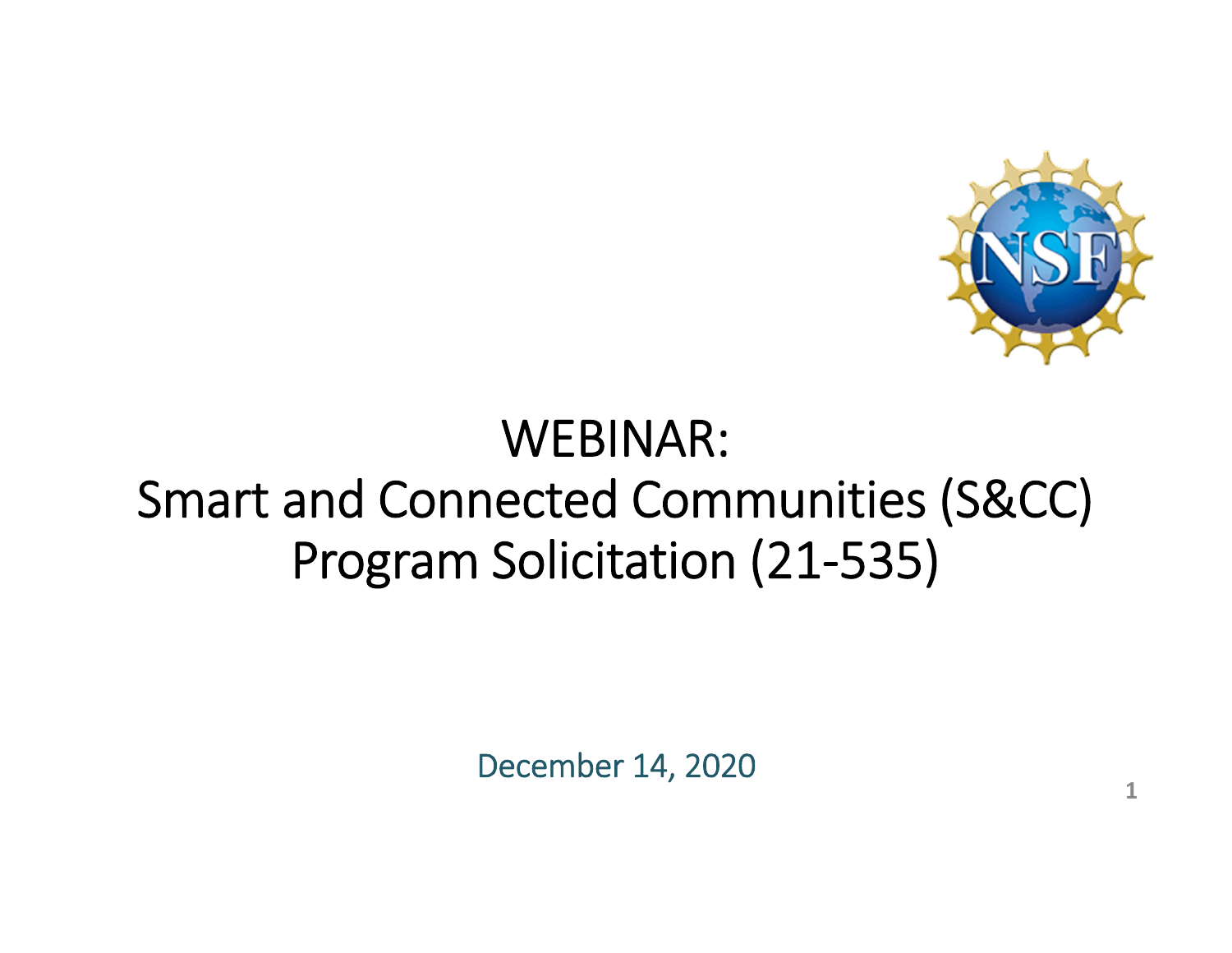## Smart and Connected Communities (S&CC): Welcome

#### **Ellen McCallie**

NSF Program Director Directorate for Education and Human Resources (EHR) Division of Research on Learning in Formal and Informal Settings

#### **Michal Ziv‐El**

NSF Associate Program Director Director for Computer and Information Science and Engineering (CISE) Division of Computer & Network Systems

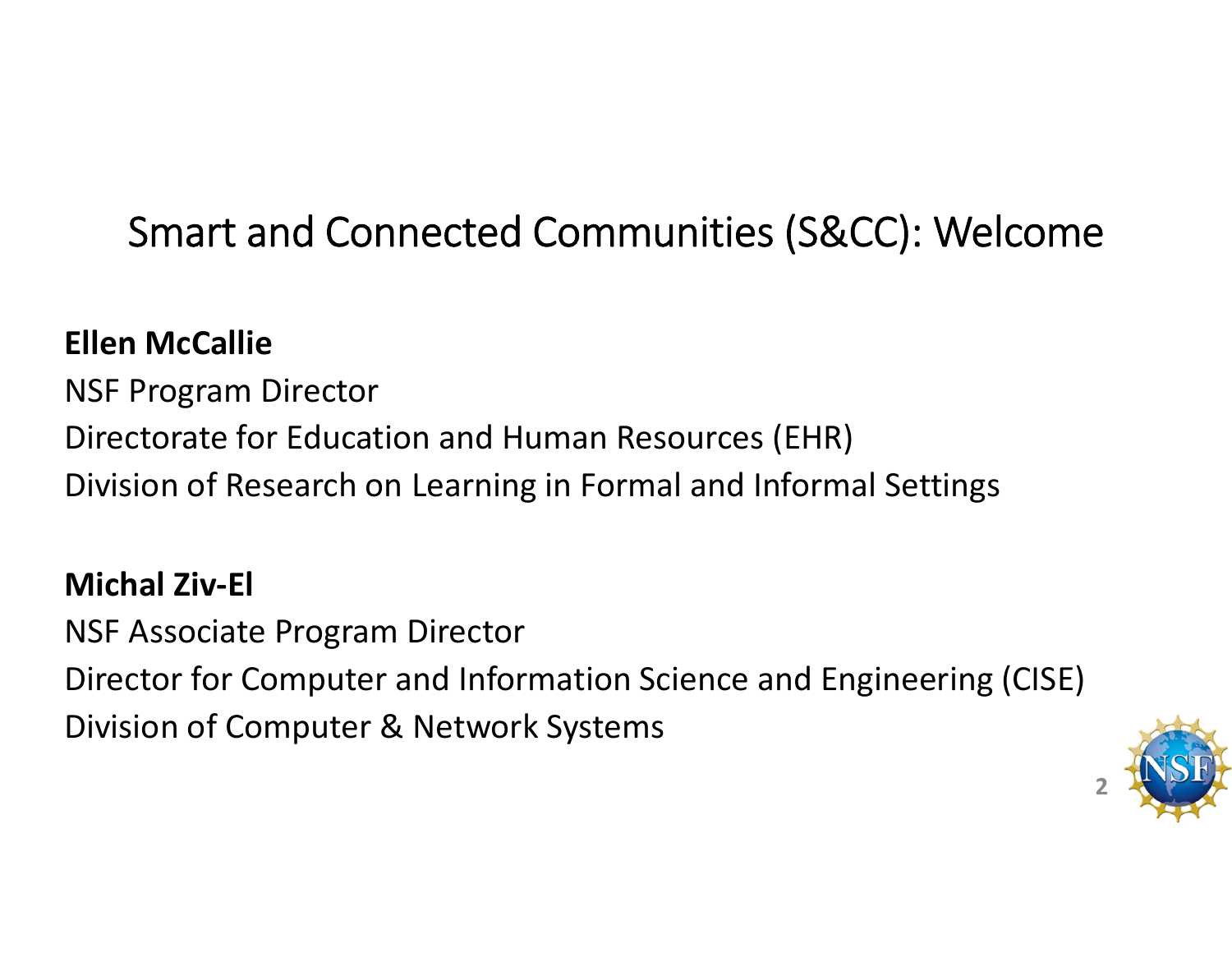# Who is involved with SCC?

- NSF investments in S&CC includes participation from four NSF Directorates: CISE, EHR, Engineering (ENG), and Social, Behavioral, and Economic Sciences (SBE).
- NSF is also working with other agencies across the federal government interested in S&CC (coordination with USDA, DOT, NIST, Commerce, DOE, State, DHS), along with private and international partners (JST and ASEAN via the State Department).

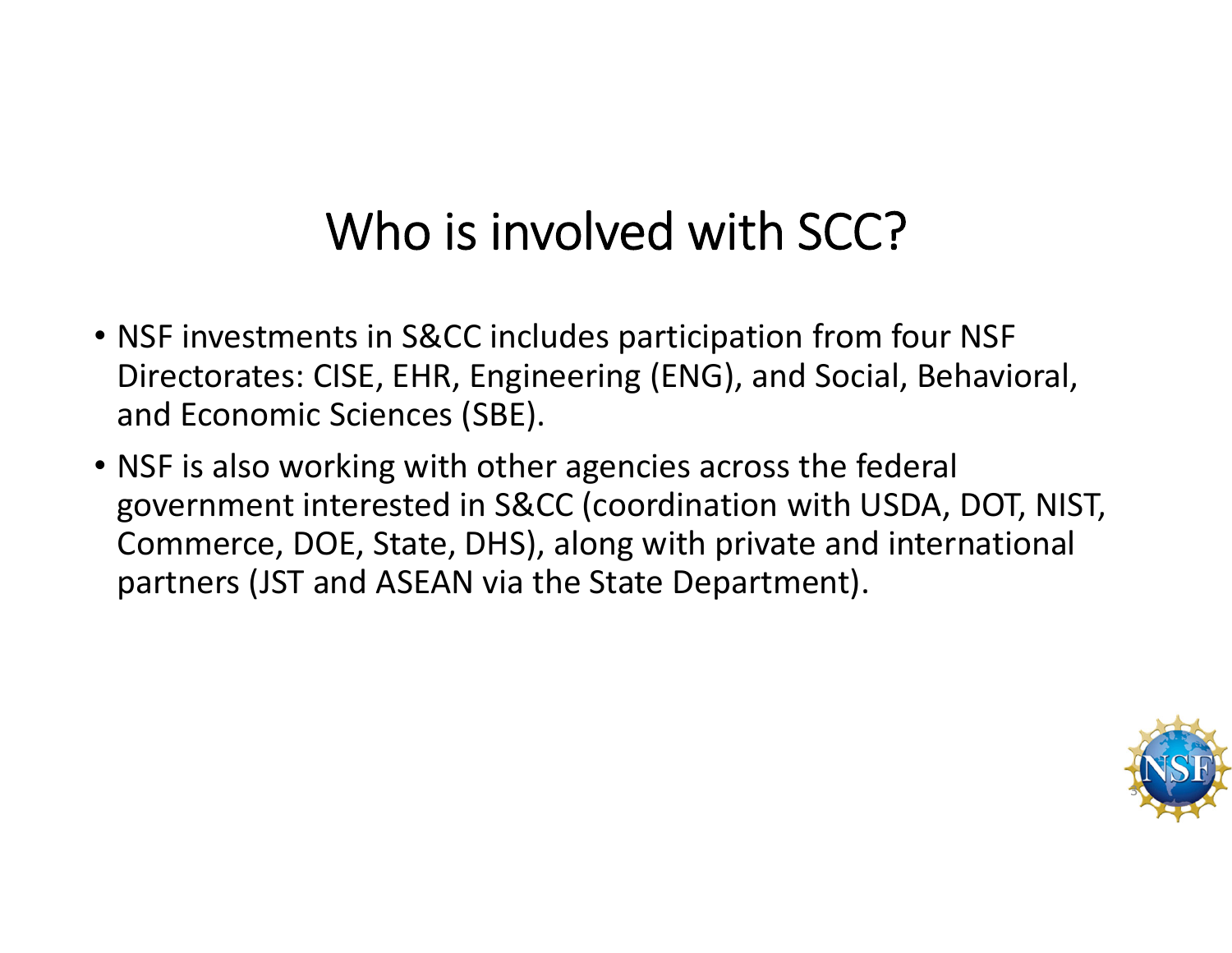#### **S&CC: Program Contacts**

| <b>Point of Contact</b>                             | <b>Email</b>     | <b>Telephone</b>                |
|-----------------------------------------------------|------------------|---------------------------------|
| David Corman, Program Director, CISE/CNS            | dcorman@nsf.gov  | (703) 292-8754                  |
| Linda Bushnell, Program Director, CISE/CNS          | Ibushnel@nsf.gov | (703) 292-8950                  |
| Sandip Roy, Program Director, CISE/CNS              | saroy@nsf.gov    | (703) 292-8950                  |
| Michal Ziv-El, Associate Program Director, CISE/CNS | mzivel@nsf.gov   | (703) 292-4926                  |
| Ellen McCallie, Program Director, EHR/DRL           | emccalli@nsf.gov | (703) 292-5115                  |
| Wendy Nilsen, Program Director, CISE/IIS            | wnilsen@nsf.gov  | (703) 292-2568                  |
| Sylvia Spengler, Program Director, CISE/IIS         | sspengle@nsf.gov | (703) 292-8930                  |
| Sara Kiesler, Program Director, SBE/SES             | skiesler@nsf.gov | (703) 292-8643                  |
| Yueyue Fan, Program Director, ENG/CMMI              | yfan@nsf.gov     | $(703)$ 292-4453                |
| Walter G. Peacock, Program Director, ENG/CMMI       | wpeacock@nsf.gov | (703) 292-2634                  |
| Radhakishan Baheti, Program Director, ENG/ECCS      | rbaheti@nsf.gov  | (703) 292-8339                  |
| Anthony Kuh, Program Director, ENG/ECCS             | akuh@nsf.gov     | (703) 292-2210                  |
| Aranya Chakrabortty, Program Director, ENG/ECCS     | achakrab@nsf.gov | (703)292-8360<br>$\overline{4}$ |

 $\sqrt{1 + \sqrt{1 + \frac{1}{2}} + \sqrt{1 + \frac{1}{2}} + \sqrt{1 + \frac{1}{2}} + \sqrt{1 + \frac{1}{2}} + \sqrt{1 + \frac{1}{2}} + \sqrt{1 + \frac{1}{2}} + \sqrt{1 + \frac{1}{2}} + \sqrt{1 + \frac{1}{2}} + \sqrt{1 + \frac{1}{2}} + \sqrt{1 + \frac{1}{2}} + \sqrt{1 + \frac{1}{2}} + \sqrt{1 + \frac{1}{2}} + \sqrt{1 + \frac{1}{2}} + \sqrt{1 + \frac{1}{2}} + \sqrt{1 + \frac{1}{2}} + \sqrt{1 + \frac{1}{2}} + \sqrt{1 + \frac$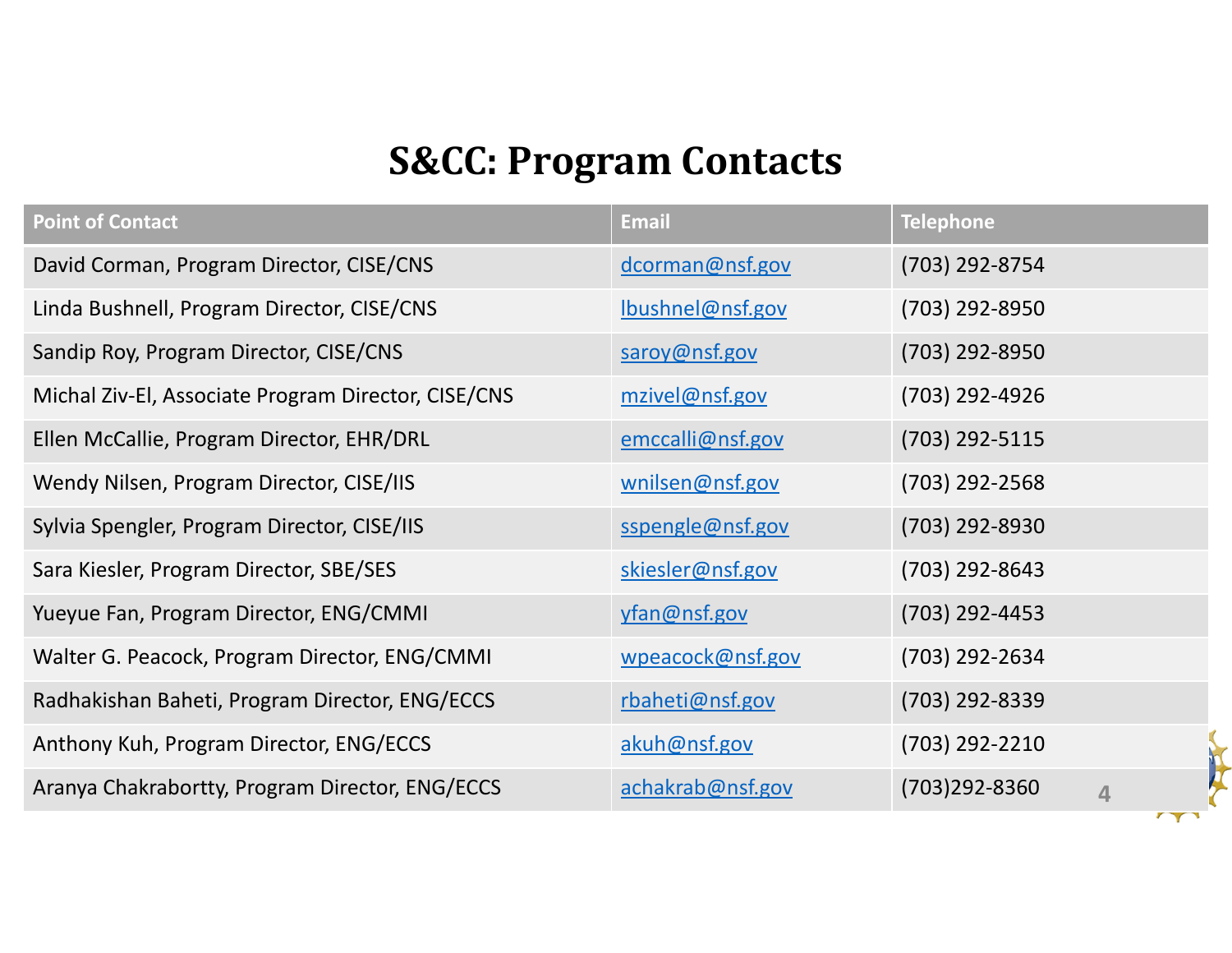## S&CC Program Overview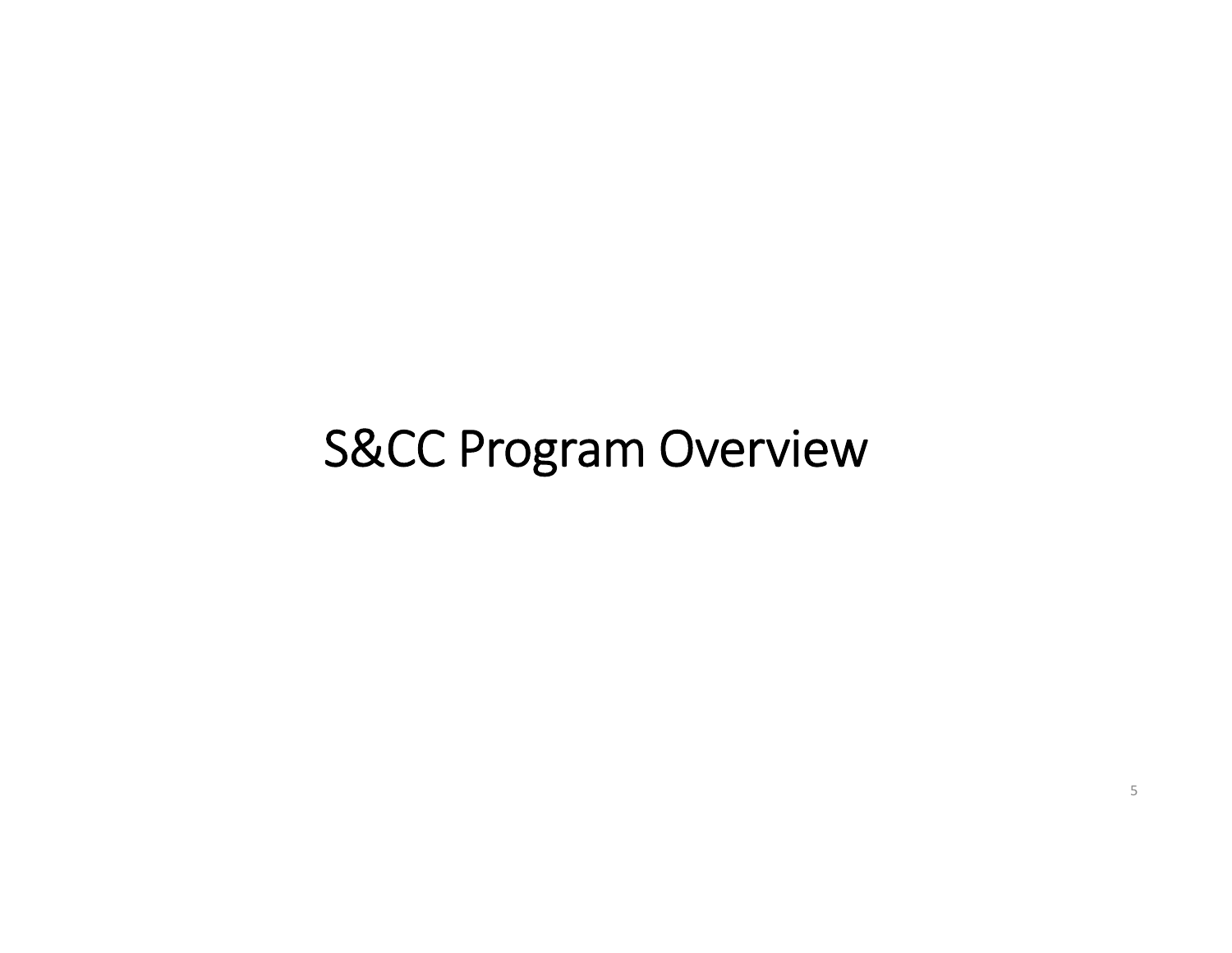## What is <sup>a</sup> "Smart and Connected Community"?

- **Communities:** geographically‐delineated boundaries—such as towns, cities, counties, neighborhoods, community districts, rural areas, and tribal regions—consisting of various populations, with the structure and ability to engage in meaningful ways with proposed research activities.
- **A "smart and connected community":** <sup>a</sup> community that synergistically integrates intelligent technologies with the natural and built environments, including infrastructure, to improve the social, economic, and environmental well‐being of those who live, work, learn, or travel within it.
- **Community stakeholders** may include some or all of the following: residents, neighborhood or community groups, nonprofit or philanthropic organizations, businesses, as well as municipal organizations such as libraries, museums, educational institutions, public works departments, and health and social services agencies.

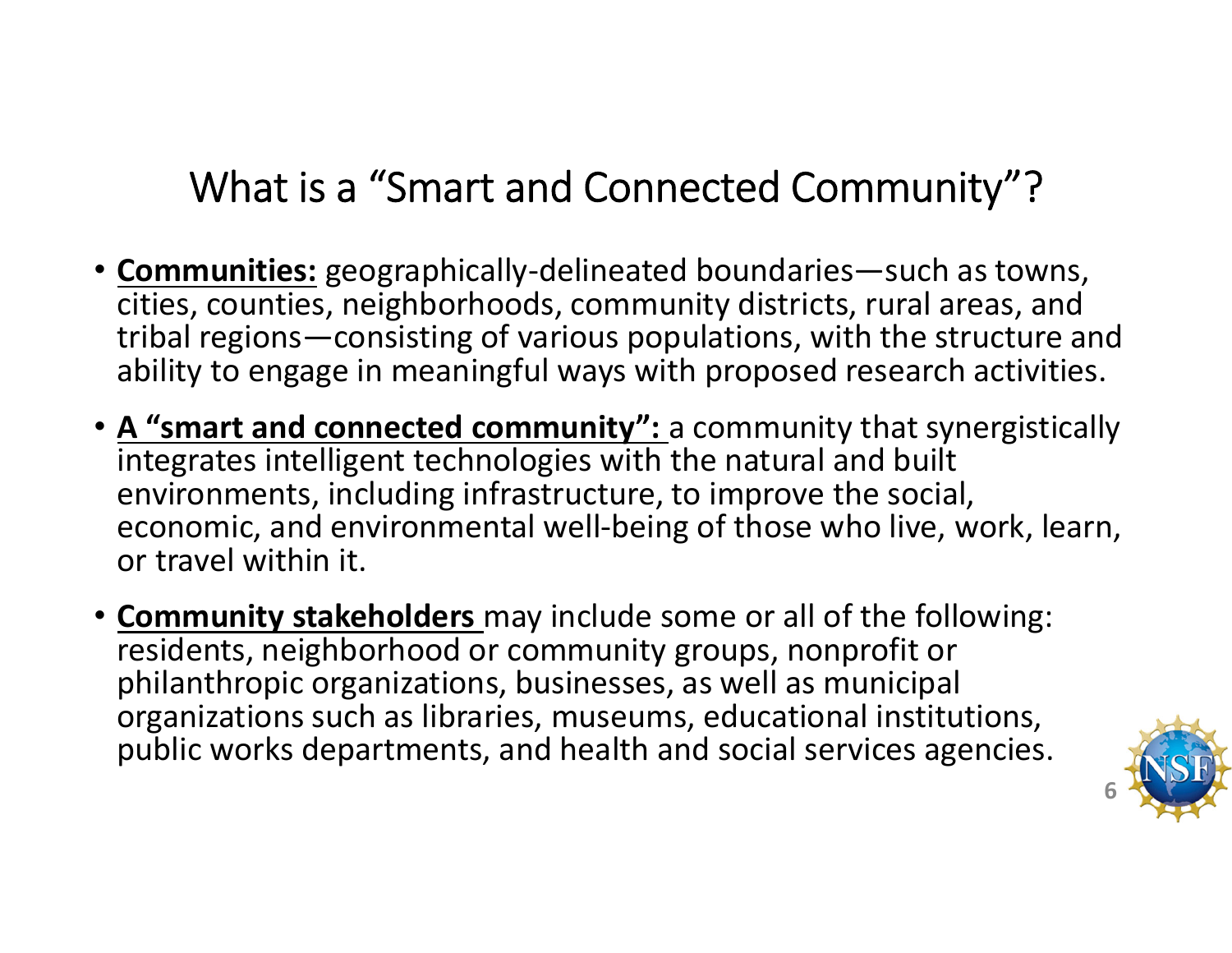**Community Fundamental**

**Science andEngineering**

# S&CC Program Goals and Motivation

- **Use‐inspired, community‐focused research** to improve quality of life.
- Fundamental **technological and social science dimensions** of smart andconnected communities.

**Impact**

- **Pilot research activities** together with communities.
- **Scalability and transferability** of research outcomes; sustainability beyond the life of the NSF award.

https://www.nsf.gov/cise/scc/.

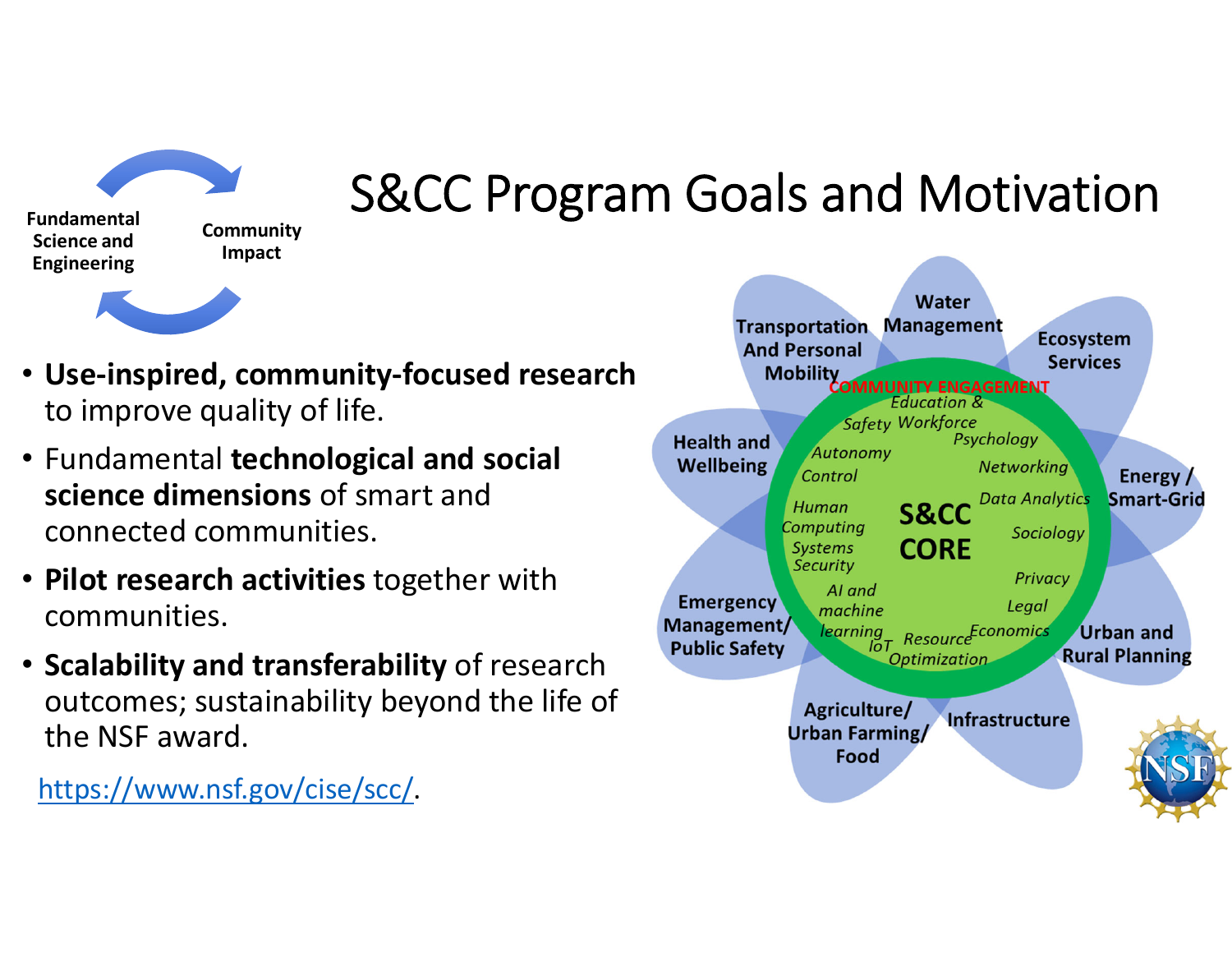## S&CC has <sup>a</sup> portfolio of projects from three solicitations [FY2017‐ FY2020], **https://www.nsf.gov/cise/scc**

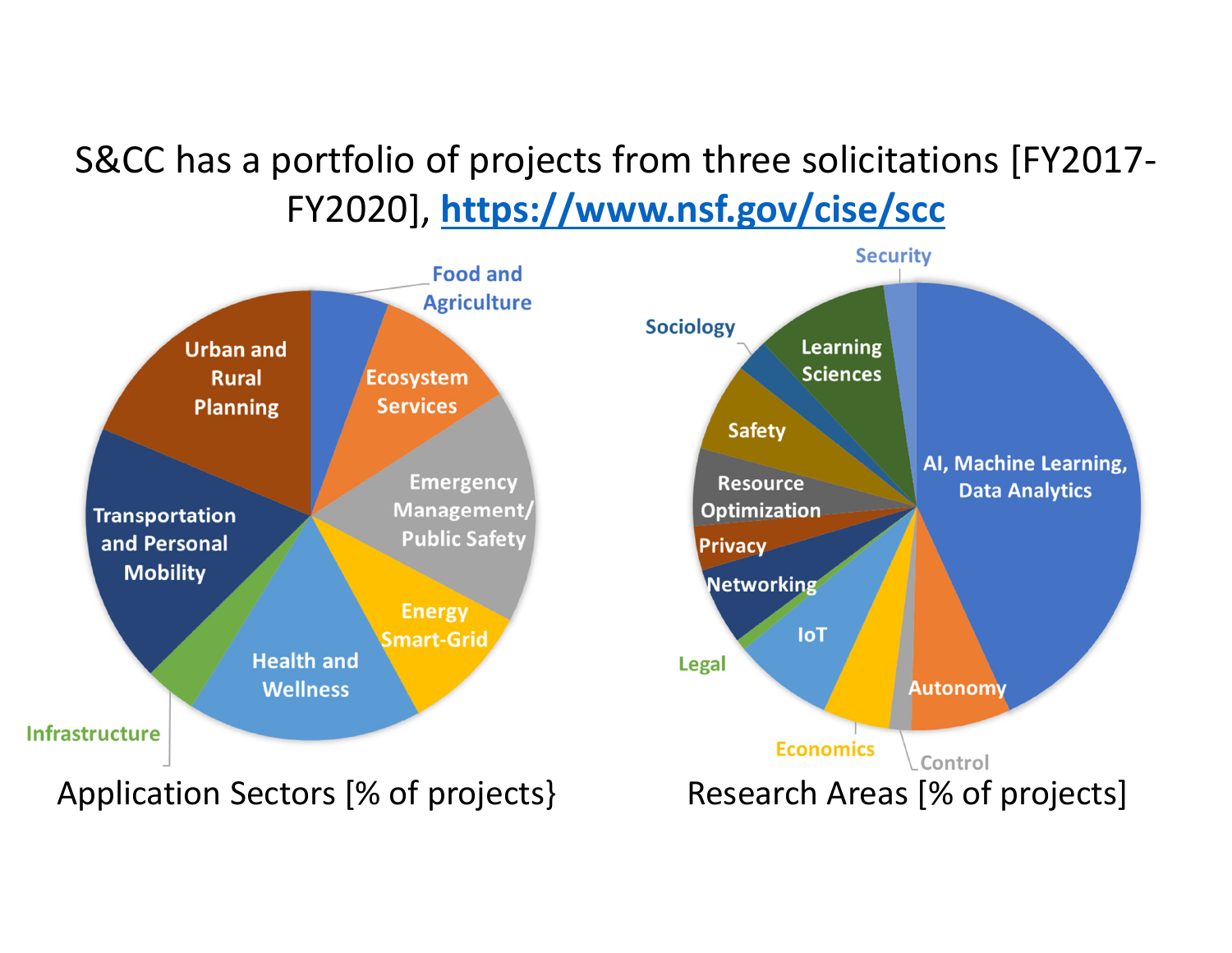## NSF 21‐535: S&CC Solicitation Overview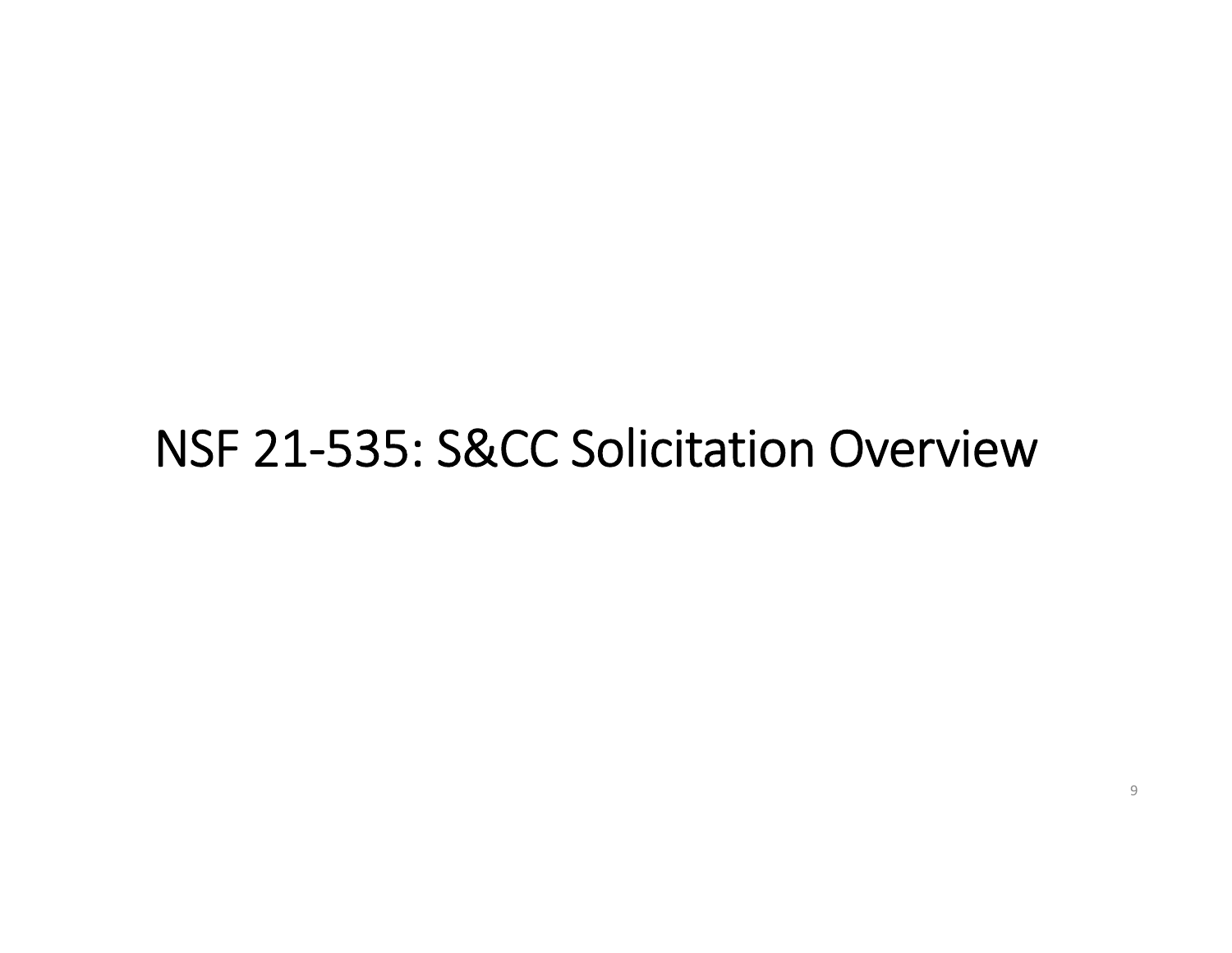### **Funding and Award Types**

- Anticipated Funding: \$23,500,000
- Estimated Number of Awards: 20‐30
	- The number of awards in each category will be dependent on the overall mix of proposals and the degree to which they meet the solicitation goals, NSF Merit Review Criteria and Solicitation Specific Review Criteria.

| <b>Proposal Category</b>            | <b>Award</b><br><b>Duration</b> | <b>Maximum Budget</b> |
|-------------------------------------|---------------------------------|-----------------------|
| Integrative Research Grants Track 1 | Up to 4 years                   | \$2.5M                |
| Integrative Research Grants Track 2 | Up to 3 years                   | \$1.5M                |
| <b>Planning Grants</b>              | 1 year                          | <b>\$150K</b>         |
| <b>Virtual Organization</b>         | Up to 3 years                   | <b>\$250K</b>         |



**10**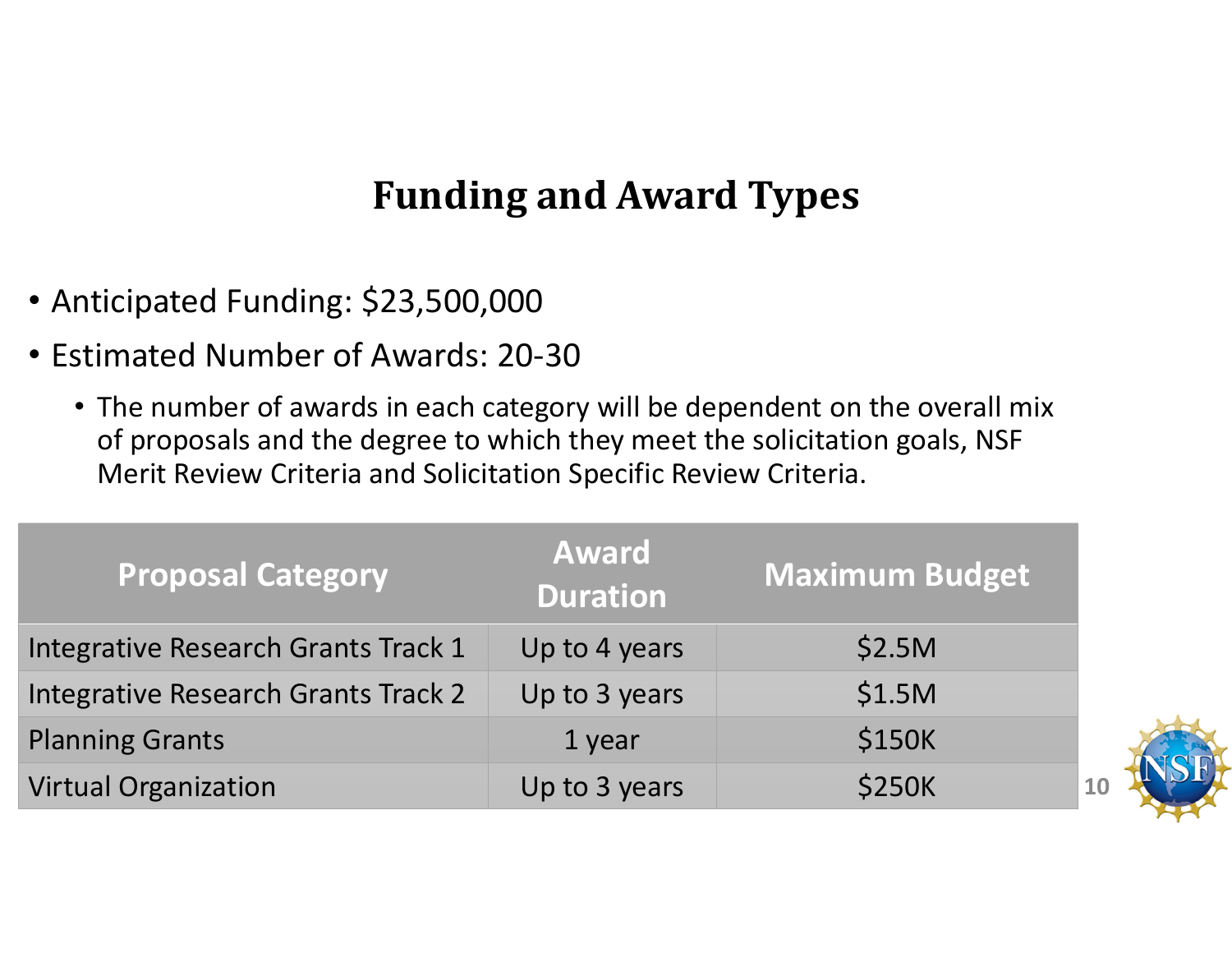## S&CC Proposal Category: Integrative Research Grants (IRG)

- Full awards, appropriate for teams will well developed concepts for (1) use‐ inspired, community‐focused socio‐technical research to improve quality of life and (2) piloting of solutions together with communities.
- Multi-disciplinary team in place of researchers ready to address those concepts.
- Clearly identified support and interest from community partners interested in co‐ development/participatory research around the project's research and piloting activities.
- Well-developed community partnerships and plans for community engagement– at both the level of the decision makers and end‐users/residents.
- Awards are for either <sup>a</sup> maximum duration of 3 years with <sup>a</sup> maximum budget of \$1.5M (Track 2) or <sup>a</sup> maximum duration of <sup>4</sup> years with <sup>a</sup> maximum budget of \$2.5M (Track 1). **11**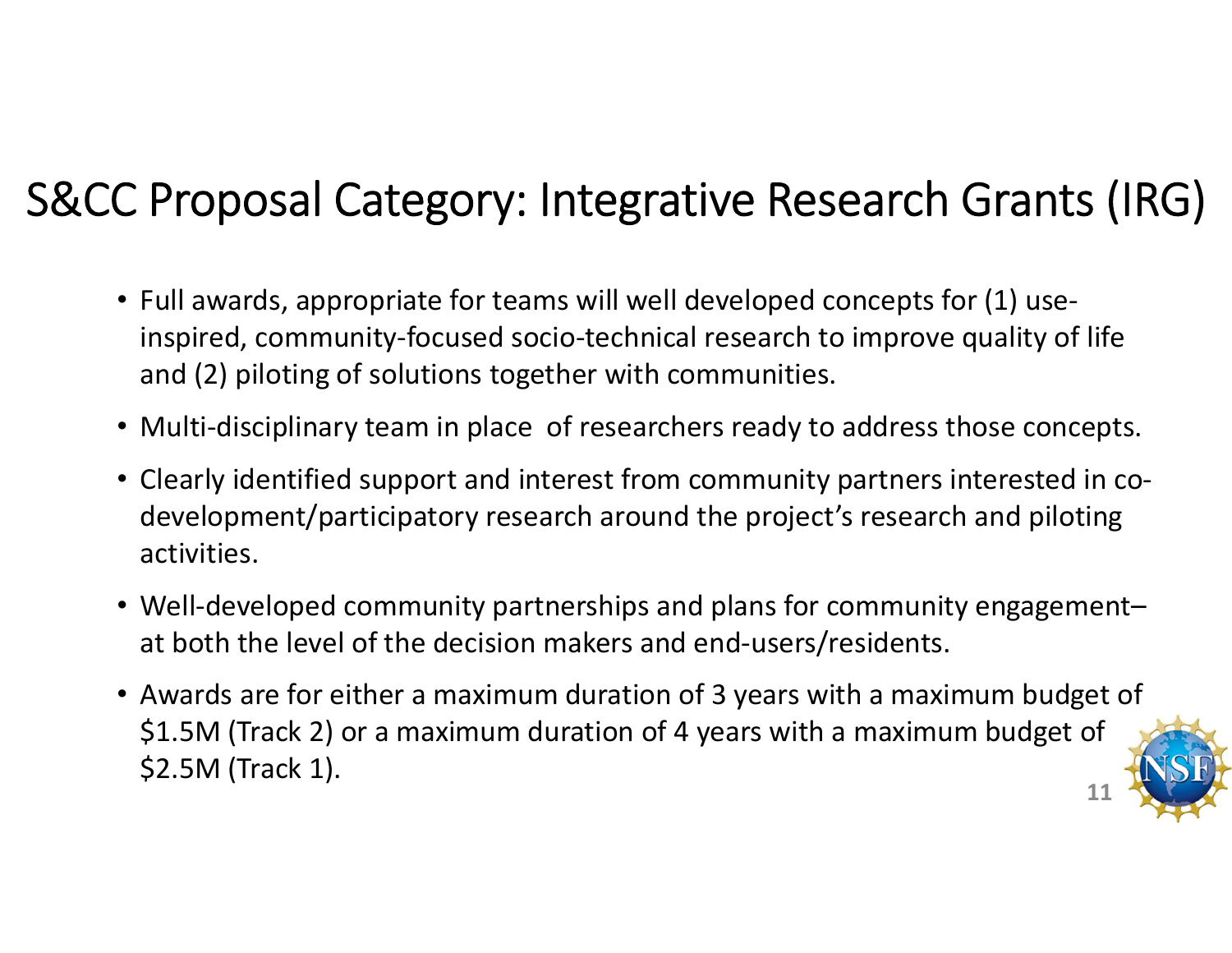## S&CC Proposal Category: Planning Grants (PG)

- Goal is to stimulate and enable future high‐impact IRG projects.
- PGs are appropriate for project teams who require additional time to build their multi‐disciplinary team of academic and community partners as well as refine their research concepts.
- Planning grants must address how local community engagement will inform the planning activities and are not meant to support research on the proposed concepts.
- Awards are for 1 year and must not exceed \$150,000 for the total budget.

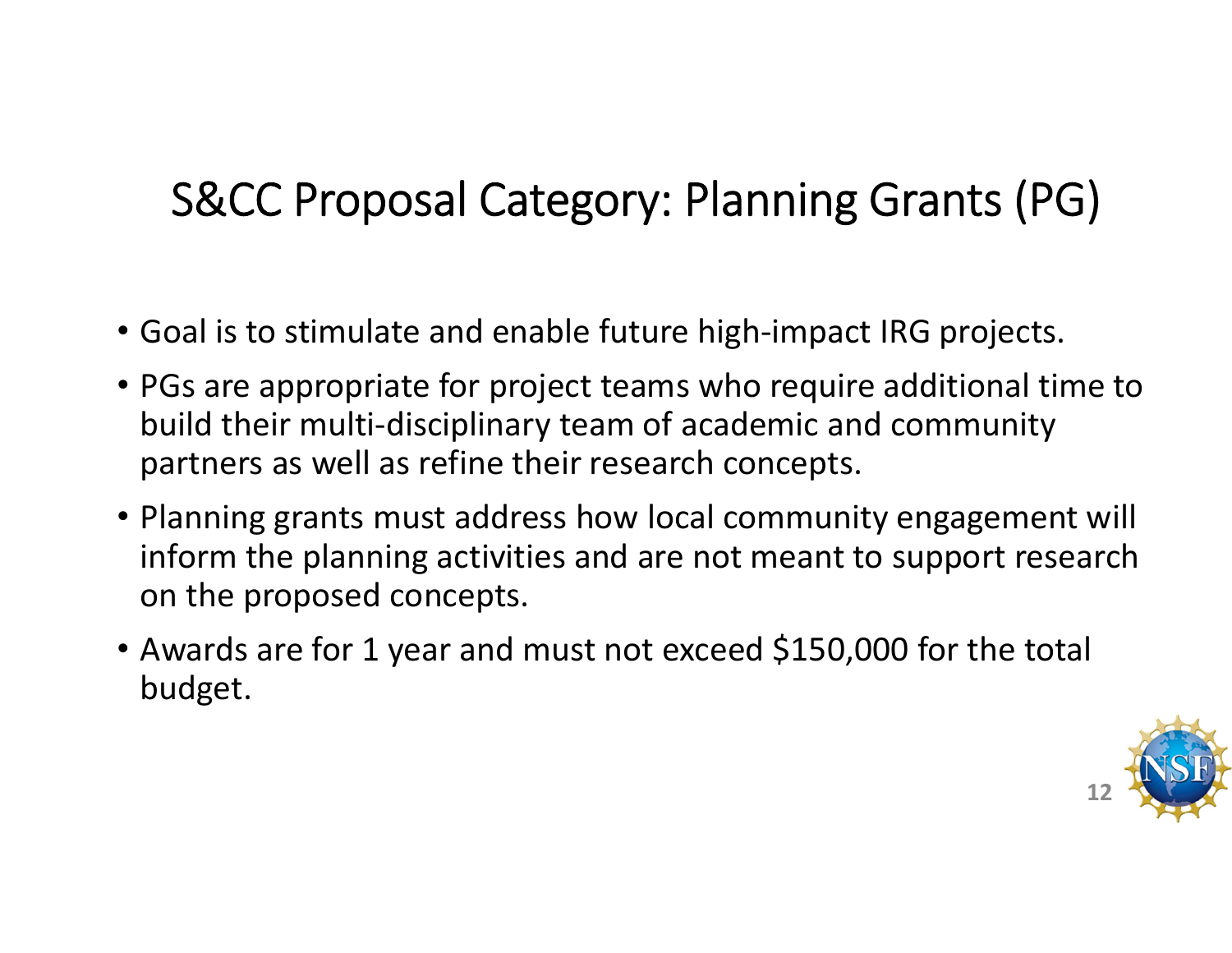# S&CC Proposal Category: Virtual Organization (SCC‐VO)

- Goals of the Virtual Organization:
	- (i) Facilitate and foster interaction and exchanges among S&CC PIs and their teams, including community partners; and
	- (ii) Enable sharing of artifacts and knowledge generated by S&CC projects with the broader scientific and non‐academic communities (e.g., local community stakeholders as described in this solicitation).
- No more than one S&CC‐VO proposal will be funded. Funding of up to \$250,000 per year for up to three years may be requested.

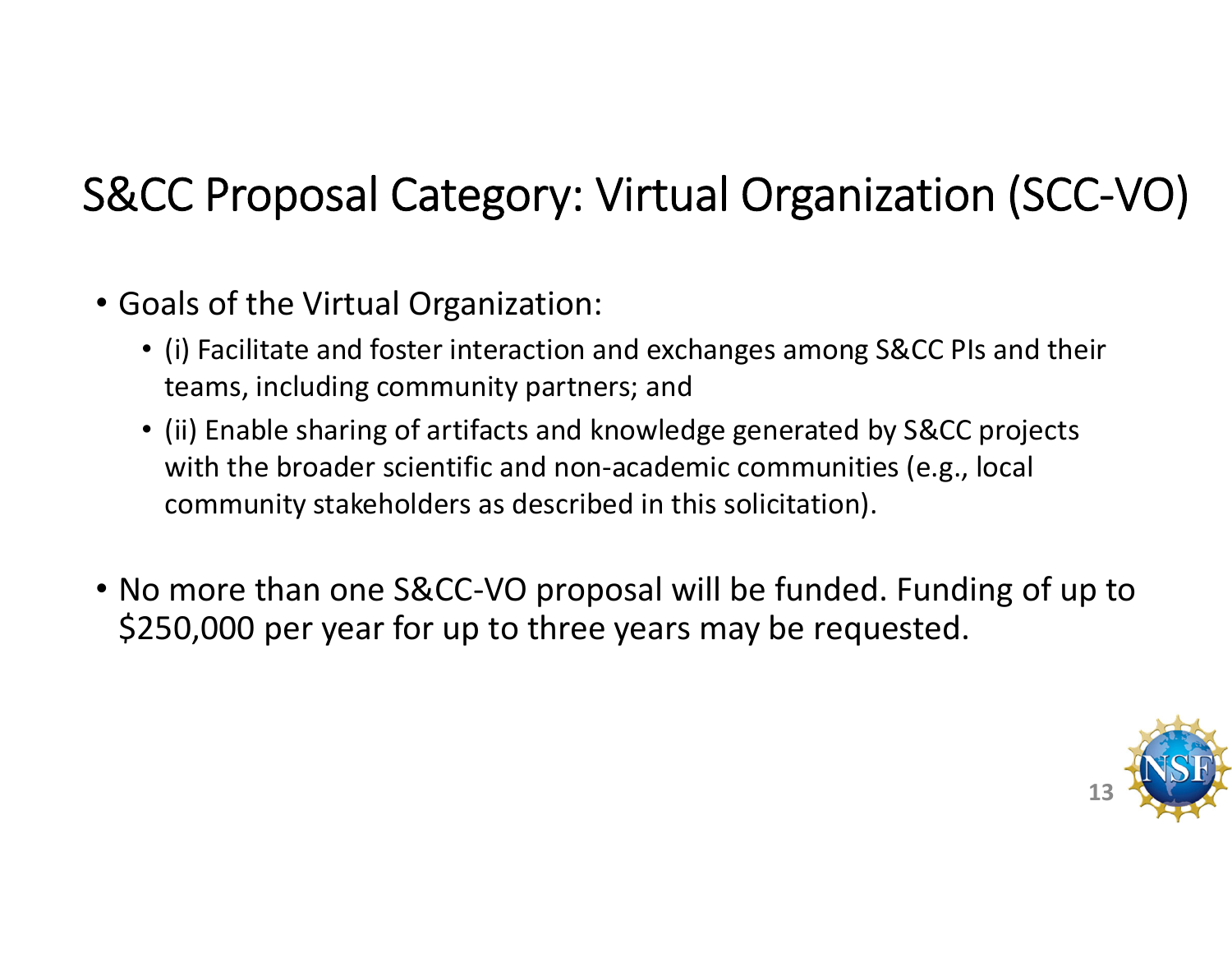## Joint Research Collaboration with the Japan Science and Technology Agency (JST): Sub‐track Within IRG Track 2

- Project must focus on either recovery from COVID‐19 and/or future resilience planning related to pandemics or other disasters.
- Examples of specific topic areas:
	- How the proposed research will enable community adjustment to life in the new normal of a post‐COVID‐19 society.
	- Resilience and emergency management planning for future pandemics.
	- The compound problem of other disasters occurring in the context of <sup>a</sup> pandemic.
- Proposals must be well integrated across the US and Japanese teams and proposals must be submitted to both NSF and JST.
- The maximum budget is \$750K for the US and \$750K for the Japanese team.

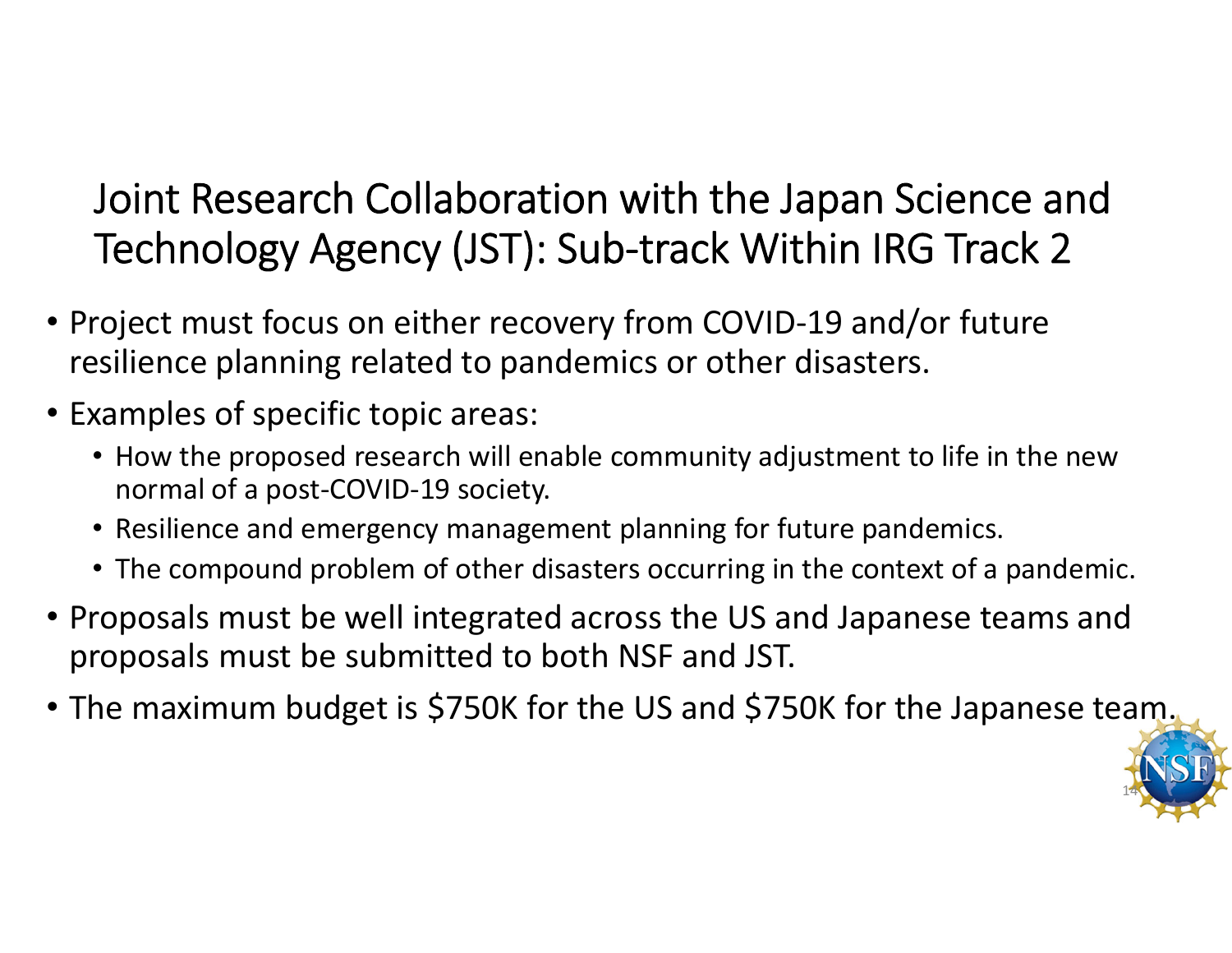## Additional Proposal Preparation Instructions

- Proposals in all categories must follow the most current version of Proposal & Award Policies & Procedures Guide (PAPPG; NSF 20‐1) for guidance on the required sections for all proposals submitted to NSF.
- Project Description page lengths: 15 pages for Integrative Research Grants (IRGs) and Virtual Organization (VO); <mark>5 pages </mark>for Planning Grants (PG).
- Proposals can be submitted through NSF FastLane system, Research.gov, or Grants.gov.
- <u>Multi-institution p</u>roposals must be submitted by <mark>one lead institution</mark> using subawards for funding all other participating institutions.
- Project Personnel and Partner Institutions are <sup>a</sup> required supplementary document for all proposal types.



**15**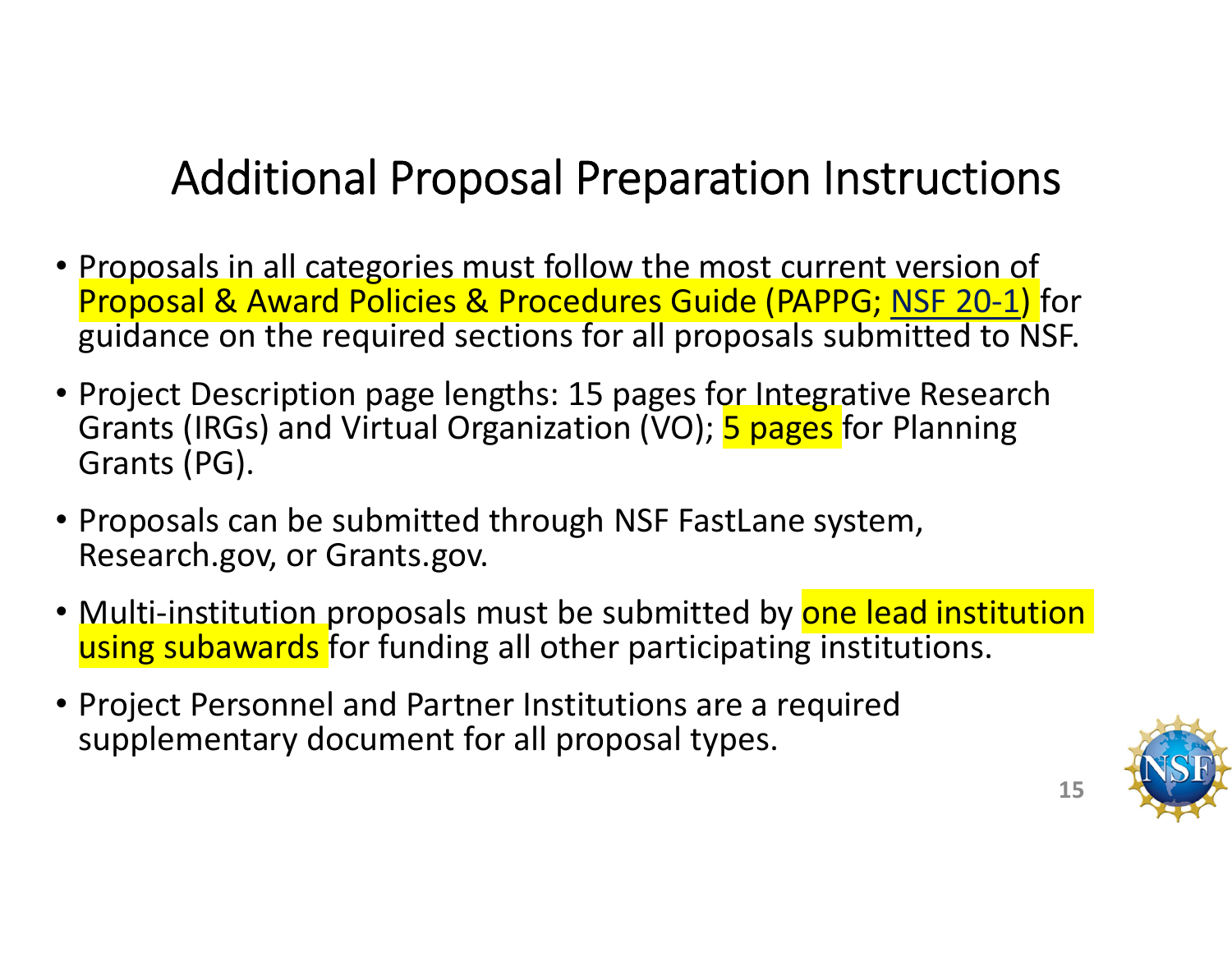## **Additional Submission Considerations**

- No more than two proposals per PI/co‐PI/Senior Personnel/Consultant.
- No restrictions on who may serve as PI.
- No restrictions on the number of proposals per organization.
- Letters of Collaboration are strongly encouraged for all proposal types.
- Think about which institution will lead the submission.
- Start submission preparation early for PIs and institutions who have not previously submitted to NSF; obtaining NSF individual and institution IDs can take several weeks!

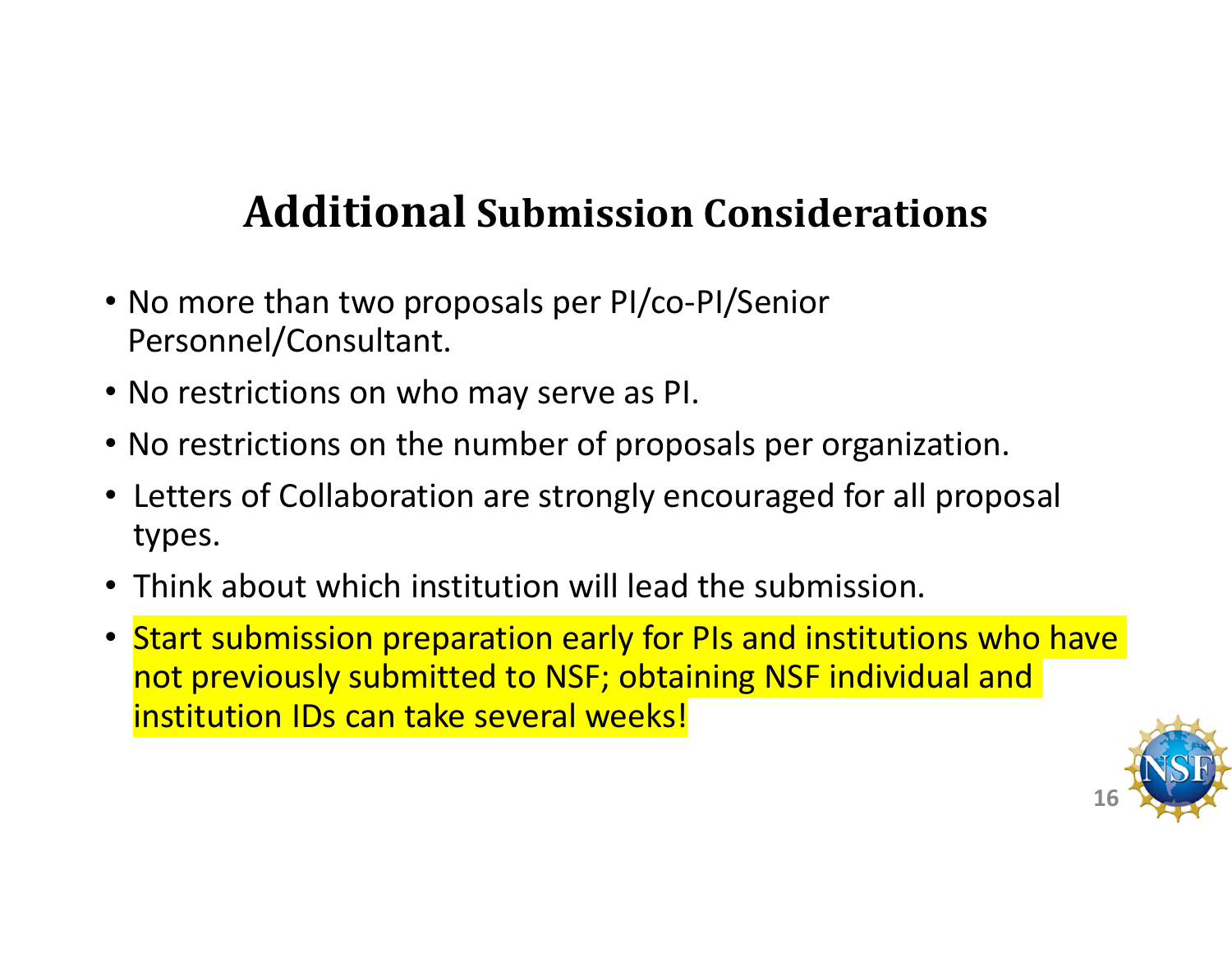## **All IRG and PG proposals (but not VO) require several additional labeled sections within the project description:**

|            | Integrated<br><b>Research</b> | <b>Community</b><br><b>Engagement</b> | <b>Management</b><br>Plan | <b>Evaluation</b><br>Plan | <b>Scope and</b><br><b>Scale</b> |
|------------|-------------------------------|---------------------------------------|---------------------------|---------------------------|----------------------------------|
| <b>IRG</b> | <b>Required</b>               | <b>Required</b>                       | Required                  | Required                  | Required                         |
| <b>PG</b>  | Required                      | <b>Required</b>                       |                           |                           |                                  |

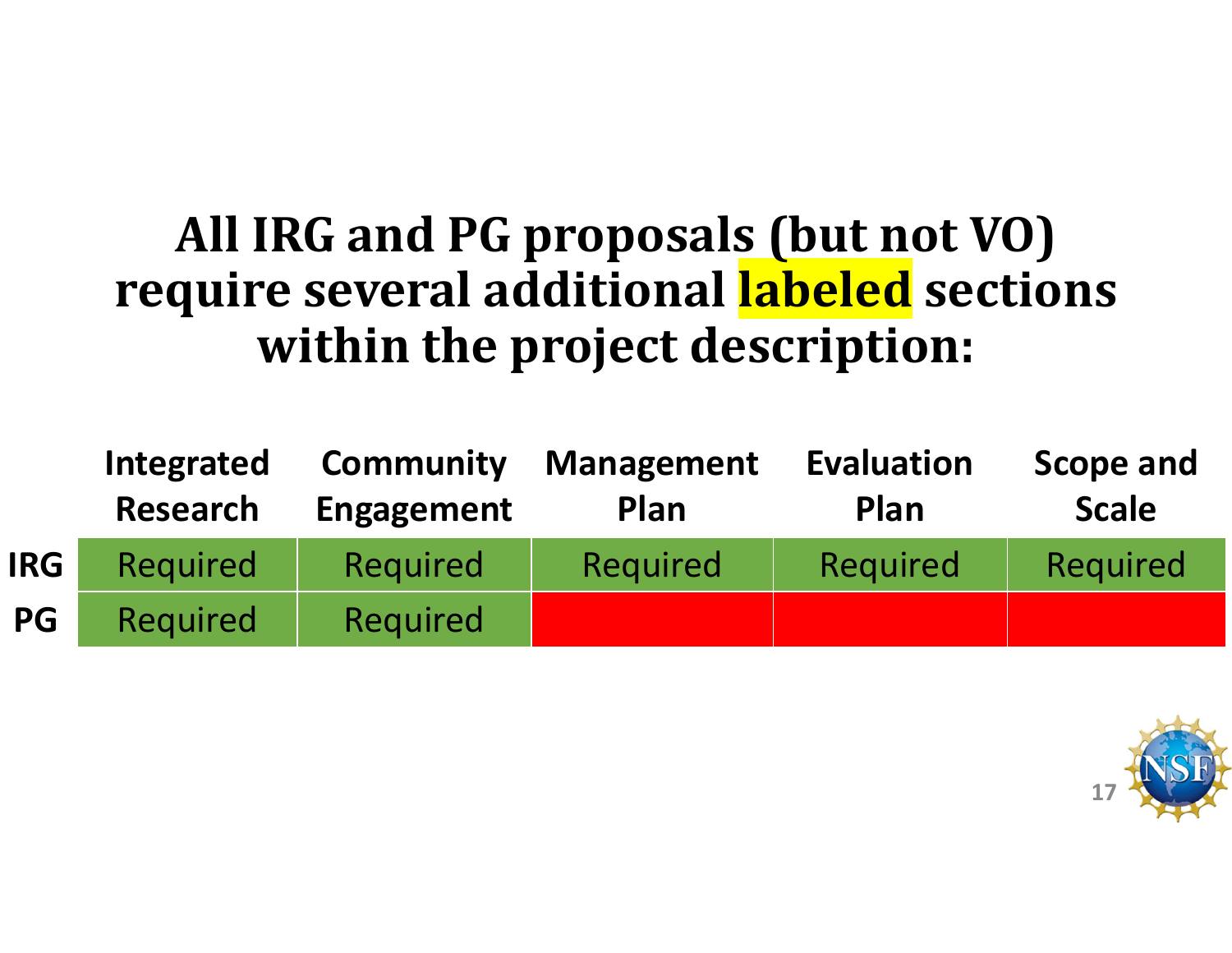## **S&CC Project Component: Integrative Research**

- Encompasses innovation that addresses combined social and technological aspects of smart and connected communities and pilots solutions together with communities.
- Social Considerations
	- Attitudes, behaviors, and other characteristics of community inhabitants, groups and organizations within the community.
	- Relationships with other communities or the larger environment and institutions.
	- Processes of learning, adaptation, interaction, and collaboration.
	- Economic impacts on the community and future opportunities for growth.
- Technological Considerations
	- Data integration and management.
	- New algorithms and modeling frameworks for understanding and exploiting high volumes of diverse and complex data.
	- Security and privacy.
	- Innovations in the design and engineering of materials, sensors, structures, and systems.

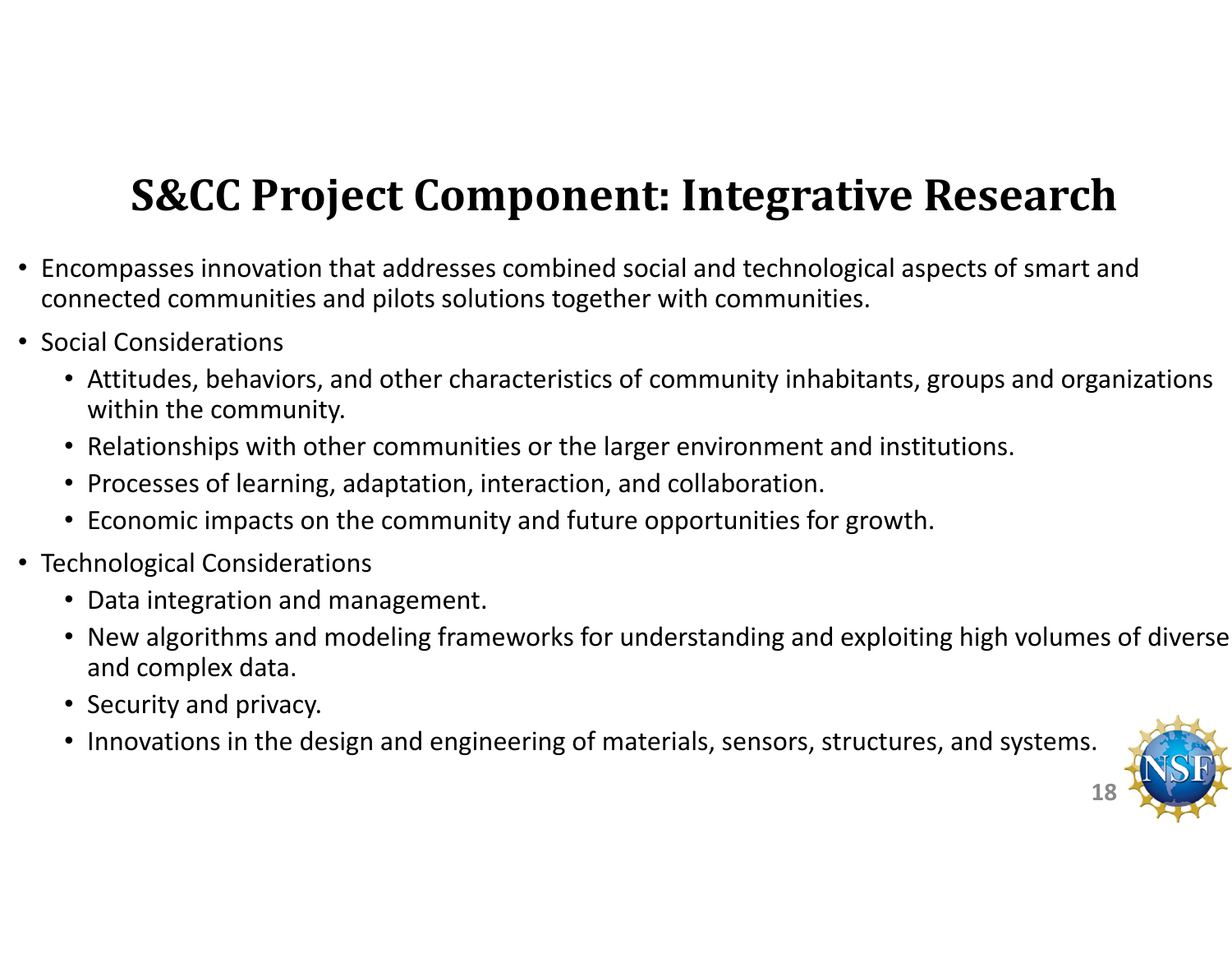# Some examples from the S&CC solicitation<br> specifically calling out education, learning, and<br> workforce development

- Assessment of the role of emerging technologies in enhancing workforce and learning opportunities, such as tools to shape human-technology partnerships; development,<br>adaptation, and/or evaluation of STEM teaching and learning efforts and resources; improvements in career longevity and job satisfaction, workforce capacity, and<br>performance; and facilitation of lifelong learning, including of new skills and perspectives<br>related to smart and connected communities: d to smart and connected communities;
- Innovative approaches, infrastructure, and/or STEM educational research that supports a significantly more equitable and inclusive distribution of new technology opportunities andand resources;
- Advances in computational science, neuroscience, and psychometrics; theories of the<br>brain, emotion, learning, and societal forces that will advance cyberlearning; distributed<br>intelligence; knowledge-building communities; environments; knowledge management; and communities of practice for a diverse and innovative workforce.
- Public participation and engagement in data collection, including through crowdsourcing andand community science

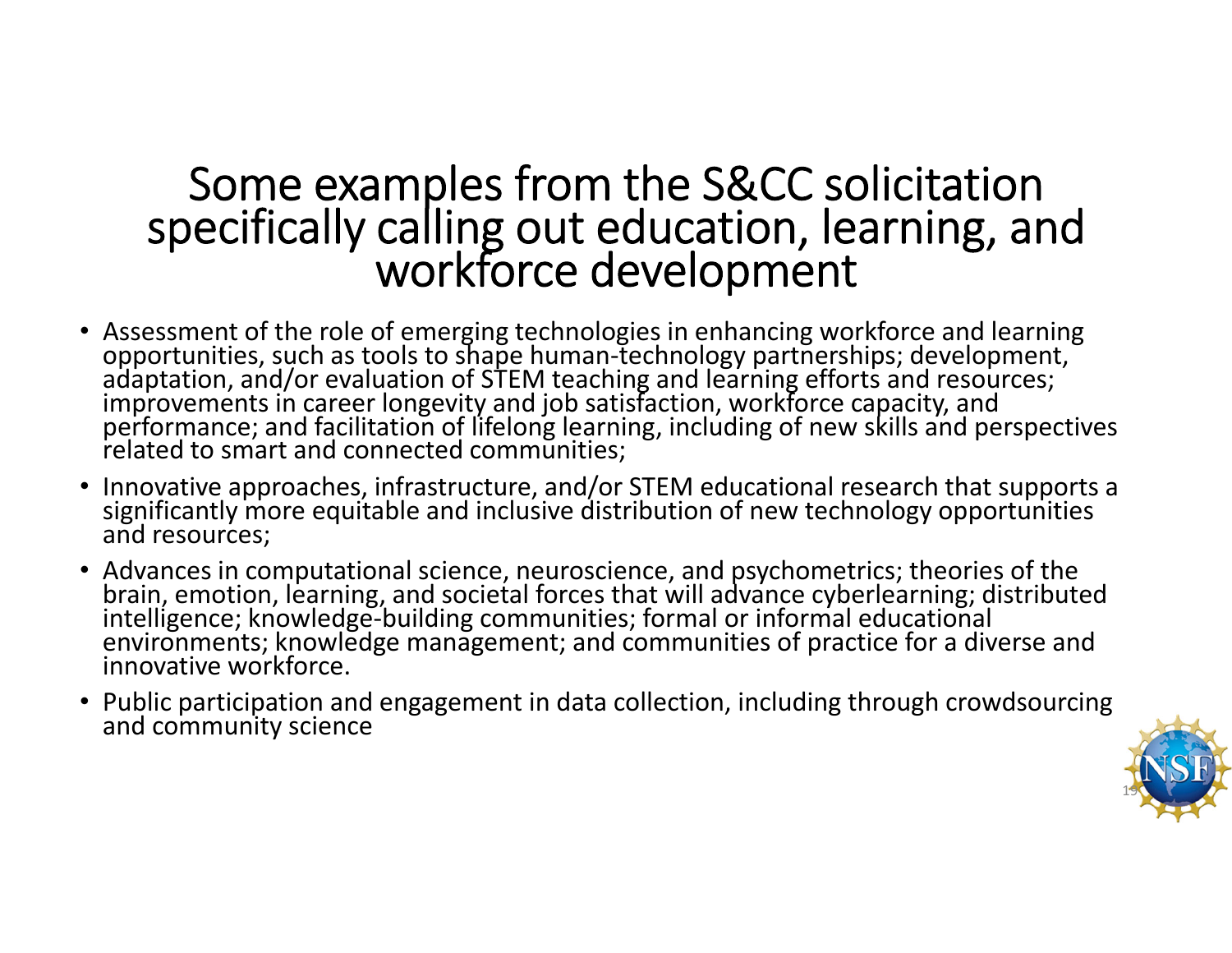### **S&CC Project Component : Community Engagement**

- Essential component for both IRG and PG proposals.
- Refers to substantive interaction with individuals, institutions, and other organizations in target communities.
- Investigators and community partners are encouraged to work collaboratively to develop and evaluate creative approaches to achieving meaningful engagement for mutual benefit.
- Participation from both stakeholders who are decision makers and end‐users/residents.
- Community members must not solely be subjects of the research.

**20**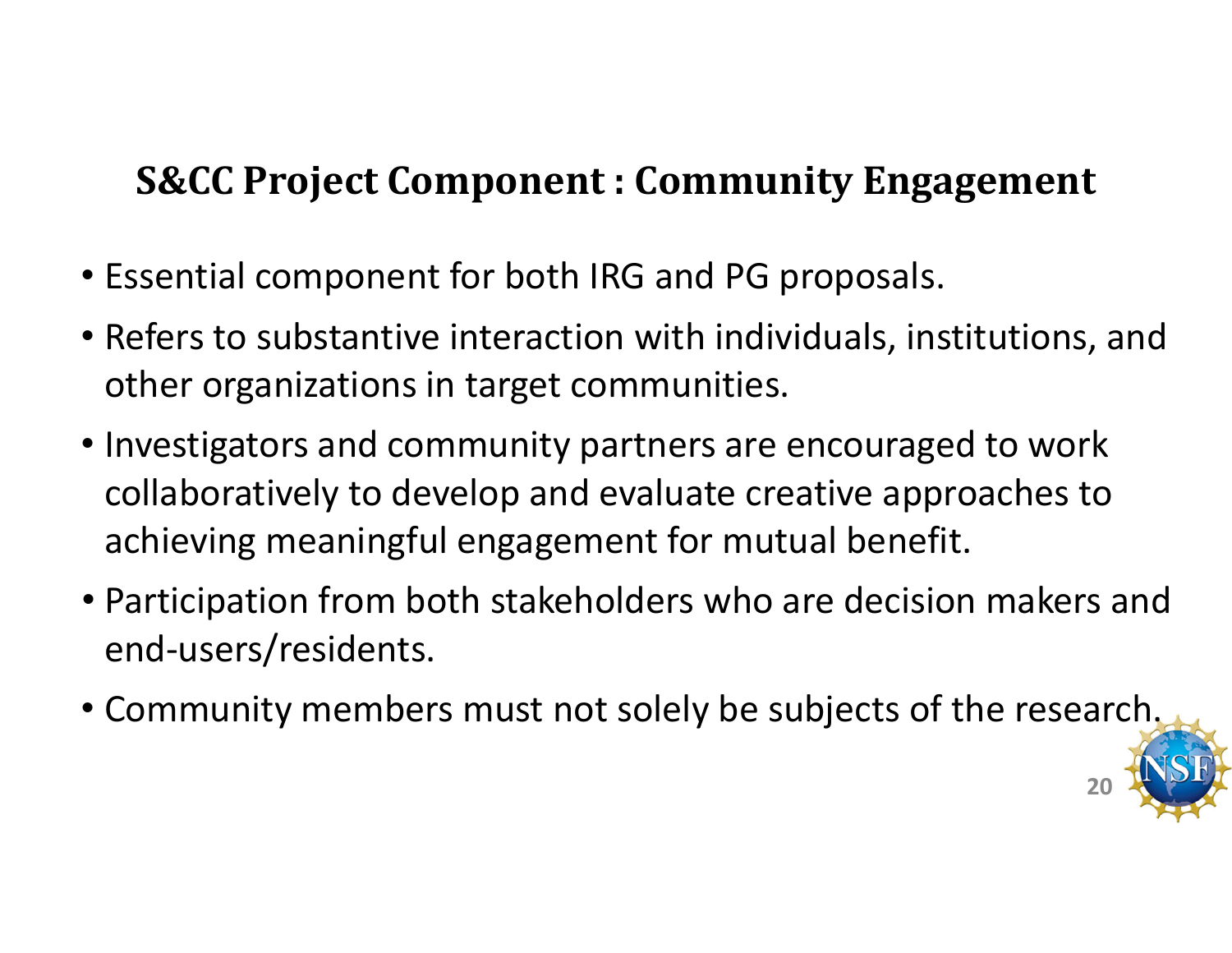### **S&CC Project Component : Management Plan**

- Each IRG proposal must contain <sup>a</sup> Management Plan that describes the specific roles and responsibilities of the collaborating PI, co‐PIs, other Senior Personnel, paid consultants, and stakeholder participants.
- It must also describe the expertise of the team to address the technical and social sciences dimensions of the project, and to work with the selected communities.
- The plan must also address how the project will be managed across disciplines, institutions, and community entities, and should identify specific collaboration mechanisms that will enable cross‐discipline and cross‐sector integration of teams.
- The plan must also describe how tasks will be integrated over the course of the project and provide <sup>a</sup> timeline with principal tasks and associated interactions.

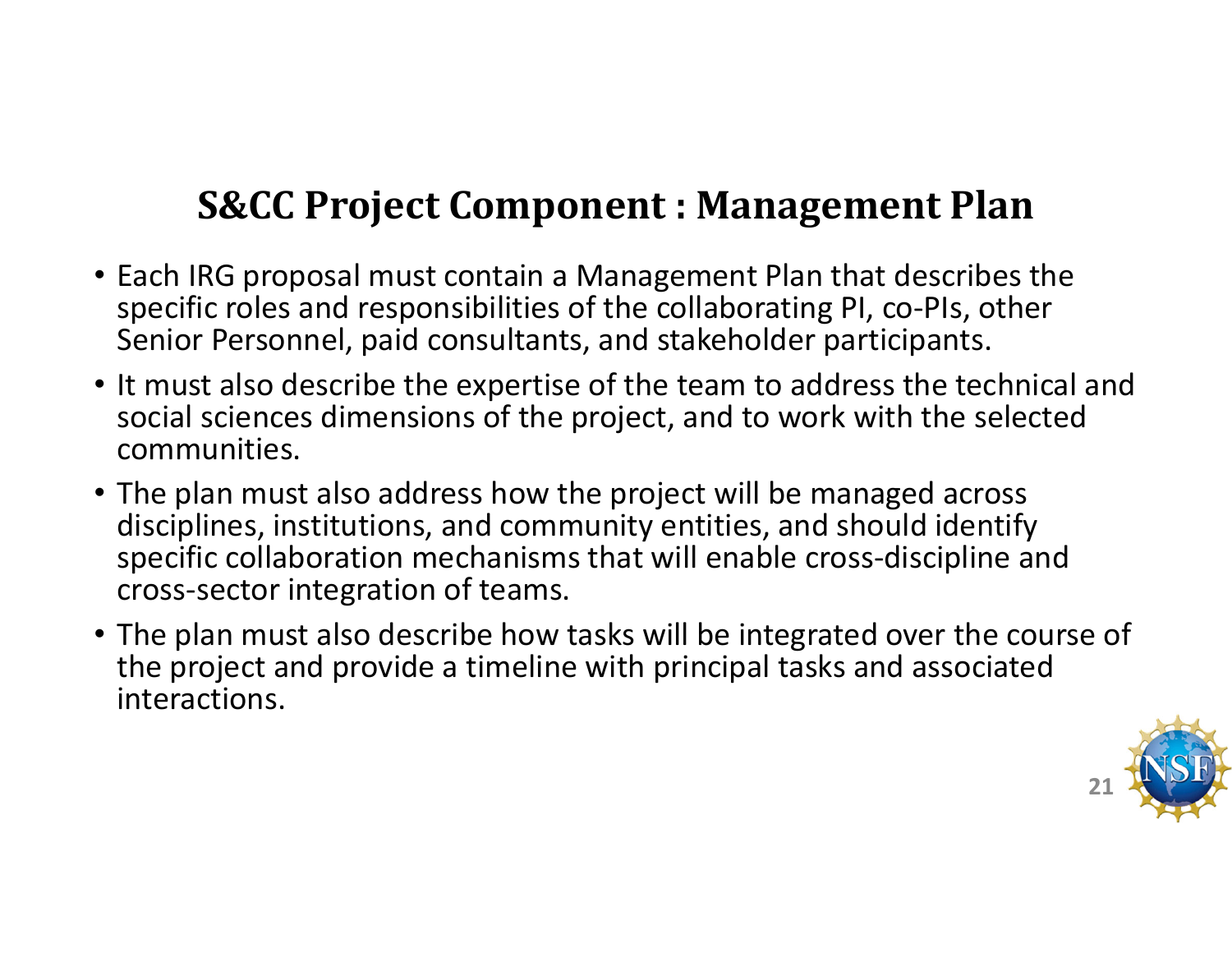#### **S&CC Project Component : Evaluation Plan**

- The Evaluation Plan should be specific to the IRG proposal's goals and milestones and describe how progress will be iteratively improved and evaluated.
- For example, describe criteria, metrics, and methods for assessing progress and outcomes, appropriate to the proposal.
- Proposals should anticipate providing Institutional Review Boards (IRB)/Institutional Animal Care and Use Committees (IACUC) approvals as appropriate prior to award.

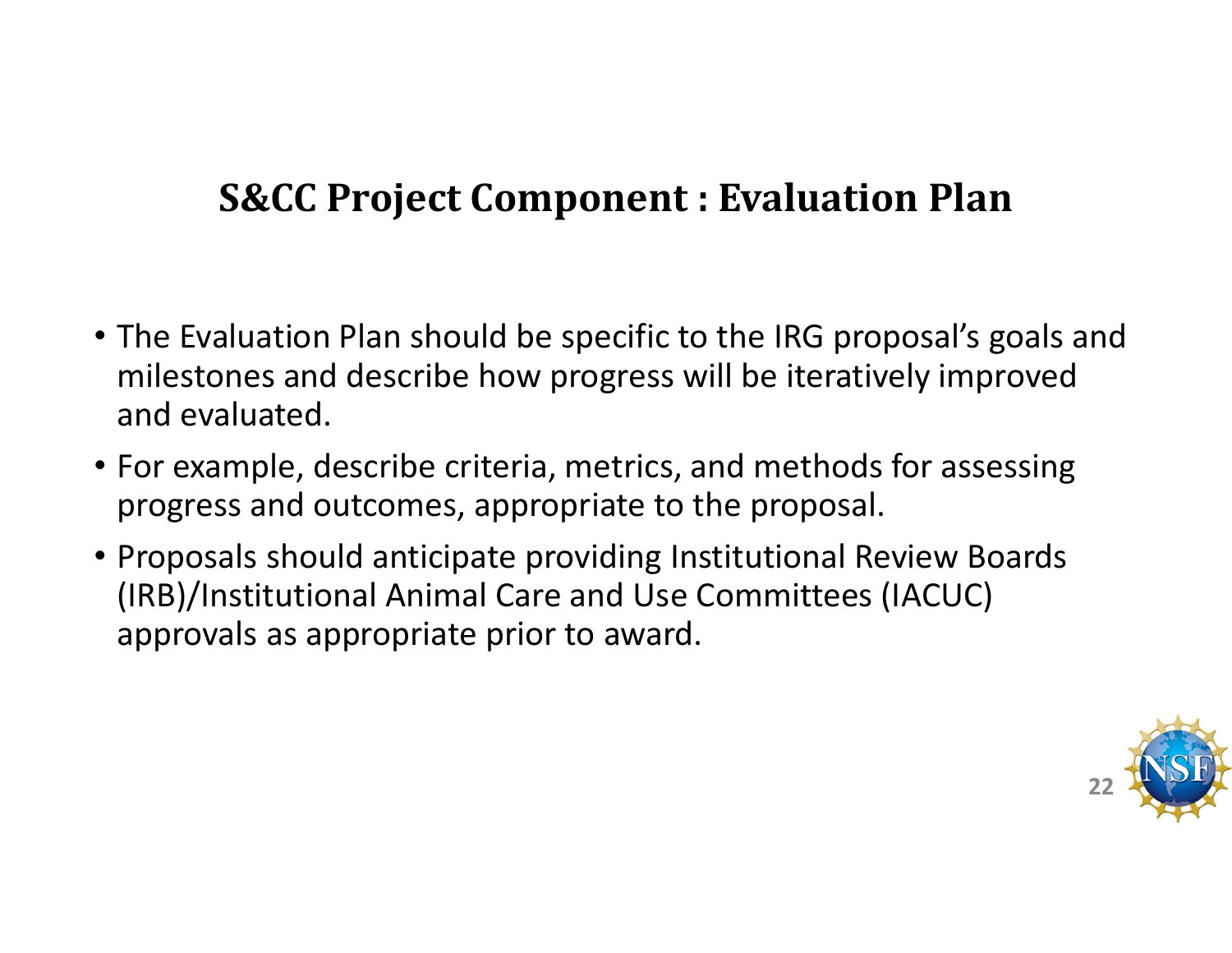### **S&CC Project Component : Scope and Scale**

- This section should **provide insight into the design of the research activities for the IRG proposal,** specifically addressing:
	- 1) why the research outcomes can be achieved only with the selected scope and scale, and
	- 2) how the proposed activities are commensurate with the proposed budget.
- In designing the appropriate scope and scale for their projects, proposers are strongly encouraged to consider:
	- i) the transferability and scalability of the proposed solutions to other communities, and
	- ii) the population size that will be **directly** affected by **the specific proposed project**.
- Proposers are further encouraged to consider the scope, scale, and associated budget of previous S&CC IRG awards: https://www.nsf.gov/cise/scc/.

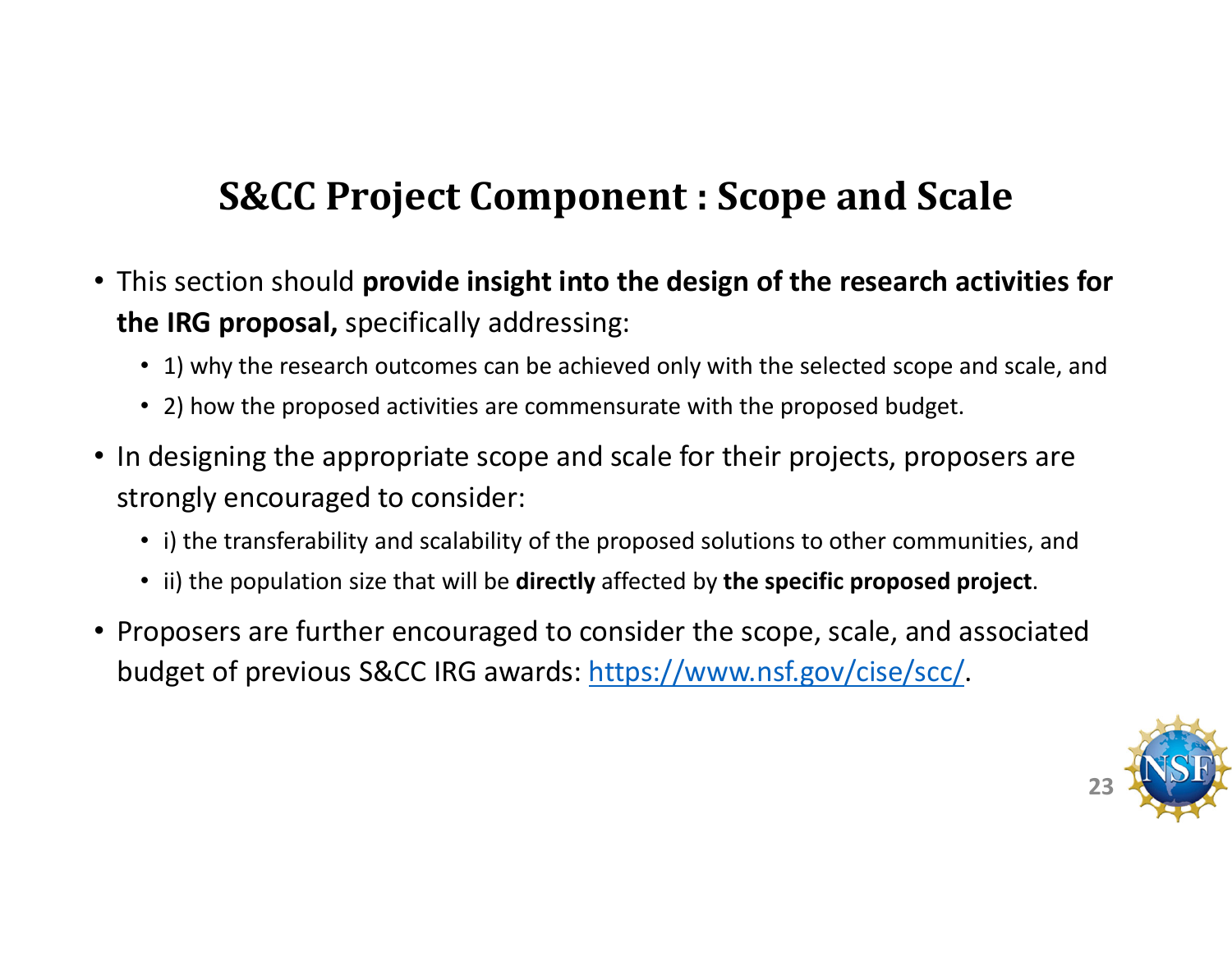# Examples of funded S&CC projects within education, learning, and workforce development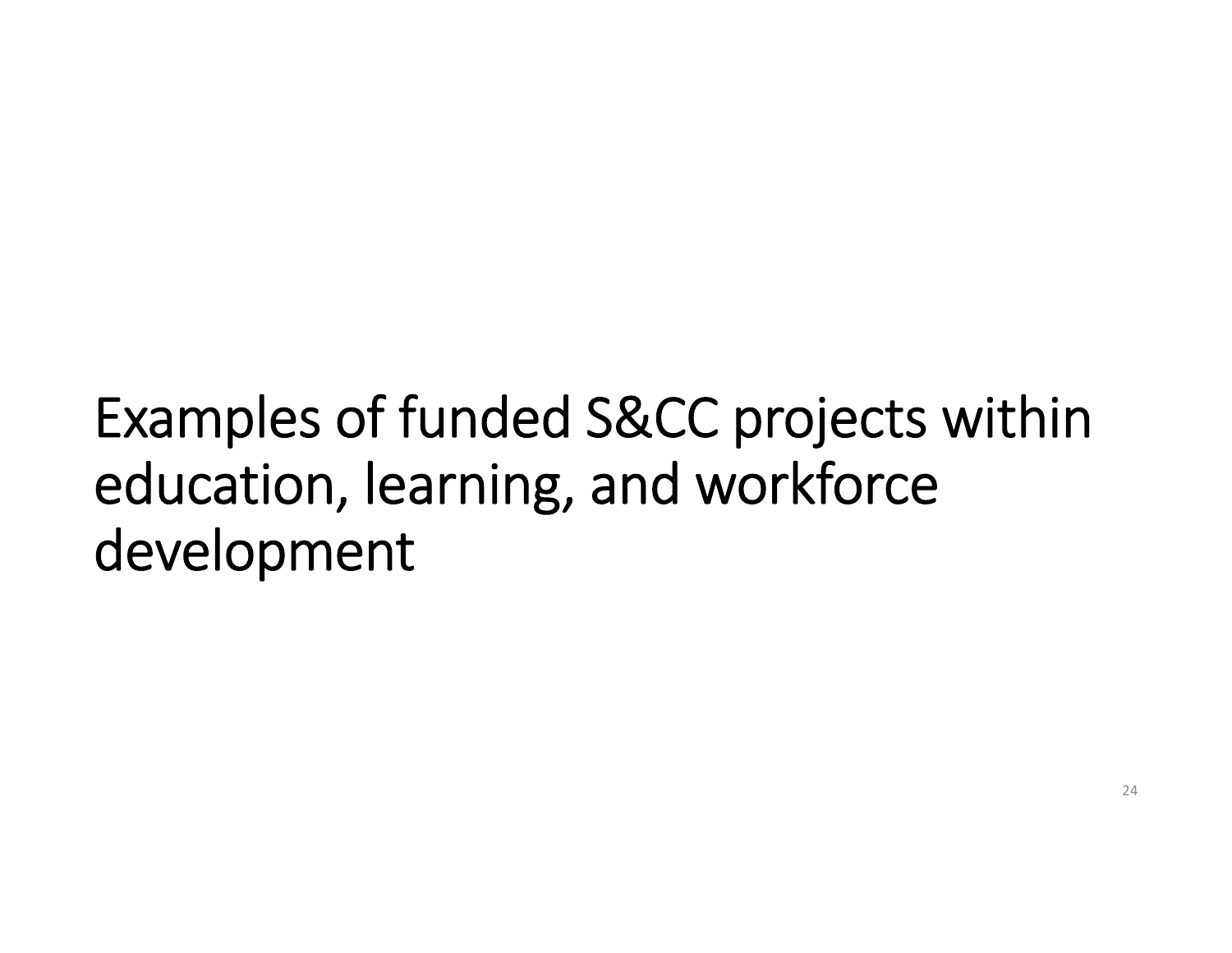#### **SCC STEMports: Community Workforce Development through Augmented Reality STEM Learning Experiences (#1831427)**

PI: Byrd, Maine Mathematics and Science Alliance

This Smart and Connected Community (SCC) project will partner with two rural communities to develop STEMports, an innovative Science, Technology, Engineering and Mathematics (STEM) learning game for workforce development. The game's activities will take players on localized Augmented Reality (AR) missions to both engage in STEM learning challenges and discover emerging STEM careers in their community, specifically highlighting innovations in the fields of sustainable agriculture and aquaculture, forest products, and renewable energy. Community Advisory Teams (CATs) and co-design teams, including youth, representatives from the targeted emerging STEM economies, and decision-makers will partner with project staff to co-design STEMports that reflect the interests, cultural contexts, and envisioned STEM industries of the future for each community.

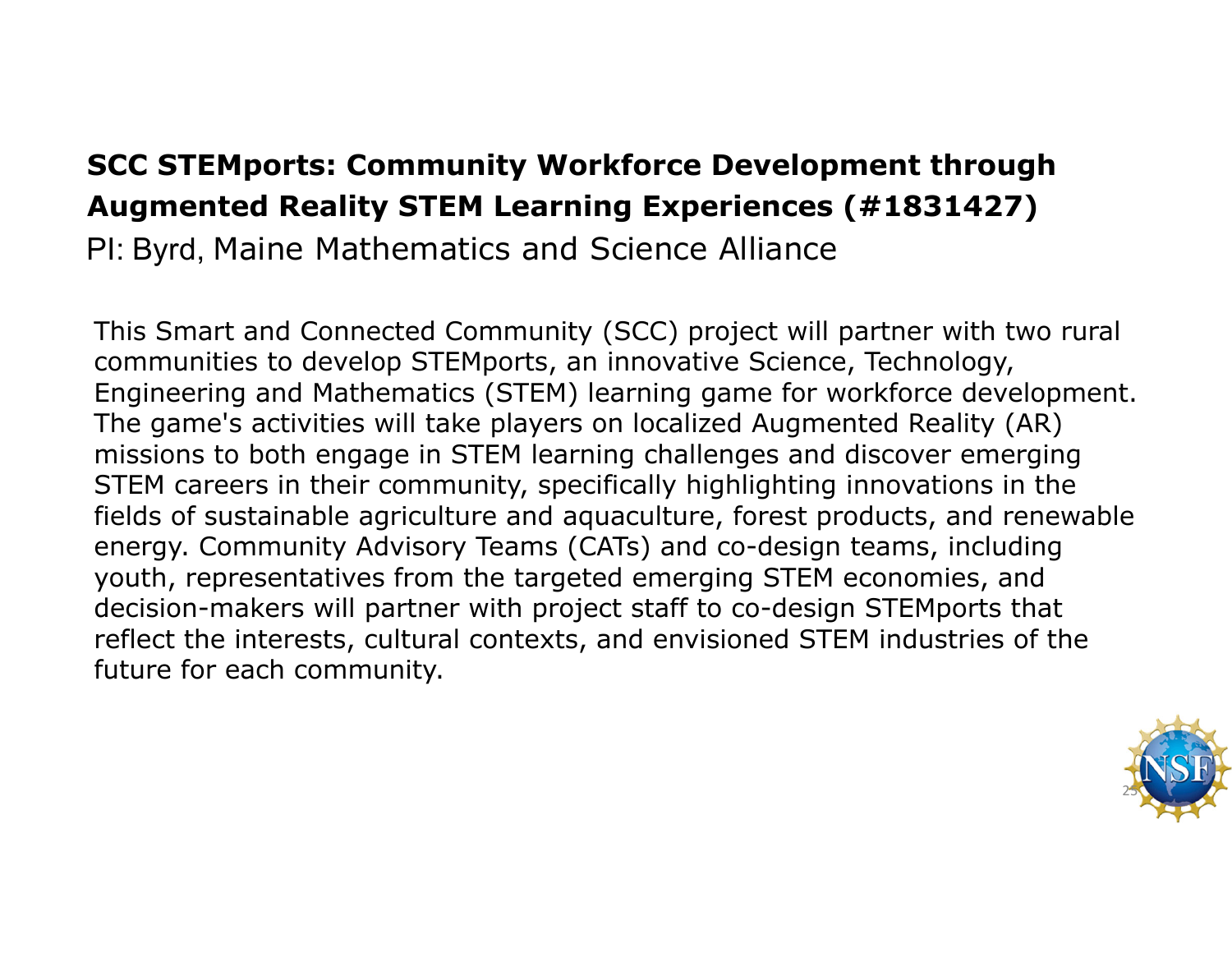# **SCC: I4all (Interests for All): A Smart Socio-Technical Infrastructure to Identify, Cultivate, and Sustain Youth STEAM Interests in a Diverse Midsized American City (#1831685)<br>(#1831685) <br>PI: Pinkard, Northwestern Univers**

This project is a Smart and Connected Communities award. The community is part of Evanston, Illinois and is composed of the lead partners described below:

- EvanSTEM which is a in-school/out of school time (OST) program to improve access and engagement for students in Evanston who have underperformed or been underrepresented in STEM.

- McGaw YMCA which consists of 12,000 families serving 20,000 individuals and supporting technology and makerspace activities (MetaMedia) in a safe community atmosphere.

- Office of Community Education Partnerships (OCEP) at Northwestern University which provides support for the university and community to collaborate on research, teaching, and service initiatives.

This partnership will develop a new approach to learning enagement through the STEAM (Science, Technology, Engineering, Arts, and Mathematics) interests of all young people in Evanston. This project is entitled Interests for All (I4All) and builds upon existing research results of the two Principal Investigators (PIs) and previous partnerships between the lead partners (EvanSTEM and MetaMedia had OCEP as a founding partner). I4All also brings together Evanston school districts, OST prividers, the city, and Evanston's Northwestern University as participants.

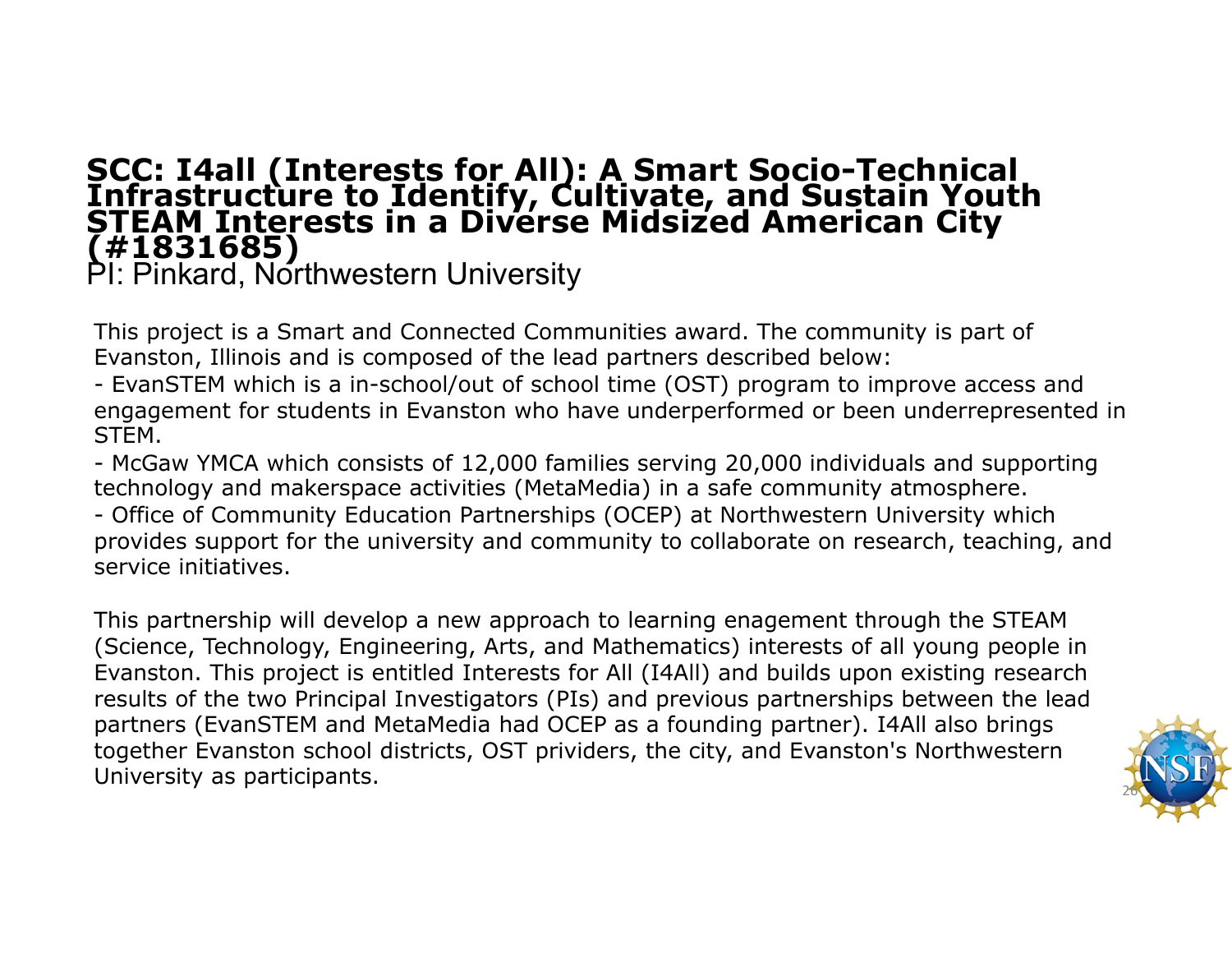## **SCC-PG: SUNRISE: Using Mobile Games in Rural Tribal<br>Communities to Promote Social and Emotional Resilience in Youth (#1951911)**

PI: Vigil-Hayes, Northern Arizona University

Youth living on tribal reservations experience behavioral health disparities at some of the highest rates in the United States due to disparities, including lack of community-based preventative measures, stigmas surrounding mental illness and accessing behavioral health care, and lack of perceived need for behavioral health care. This planning grant seeks to investigate the feasibility of a sociotechnical, community-based behavioral health intervention that integrates, for example, tribal community values, mobile health, and educational gaming. The research will be carried out in partnership with the Hopi Opportunity Youth Initiative (HOYI), an organization that seeks to address the social and emotional needs of youth living on the Hopi Reservation through service learning, mentorship, and community curriculum.

Integrating expertise from computer science, psychology, education, and applied Indigenous studies, this interdisciplinary approach aims to be impactful for many tribal and remote communities that struggle with access to behavioral health care services by making behavioral health education more palatable to youth and accessible to communities that lack robust telecommunications infrastructure.

27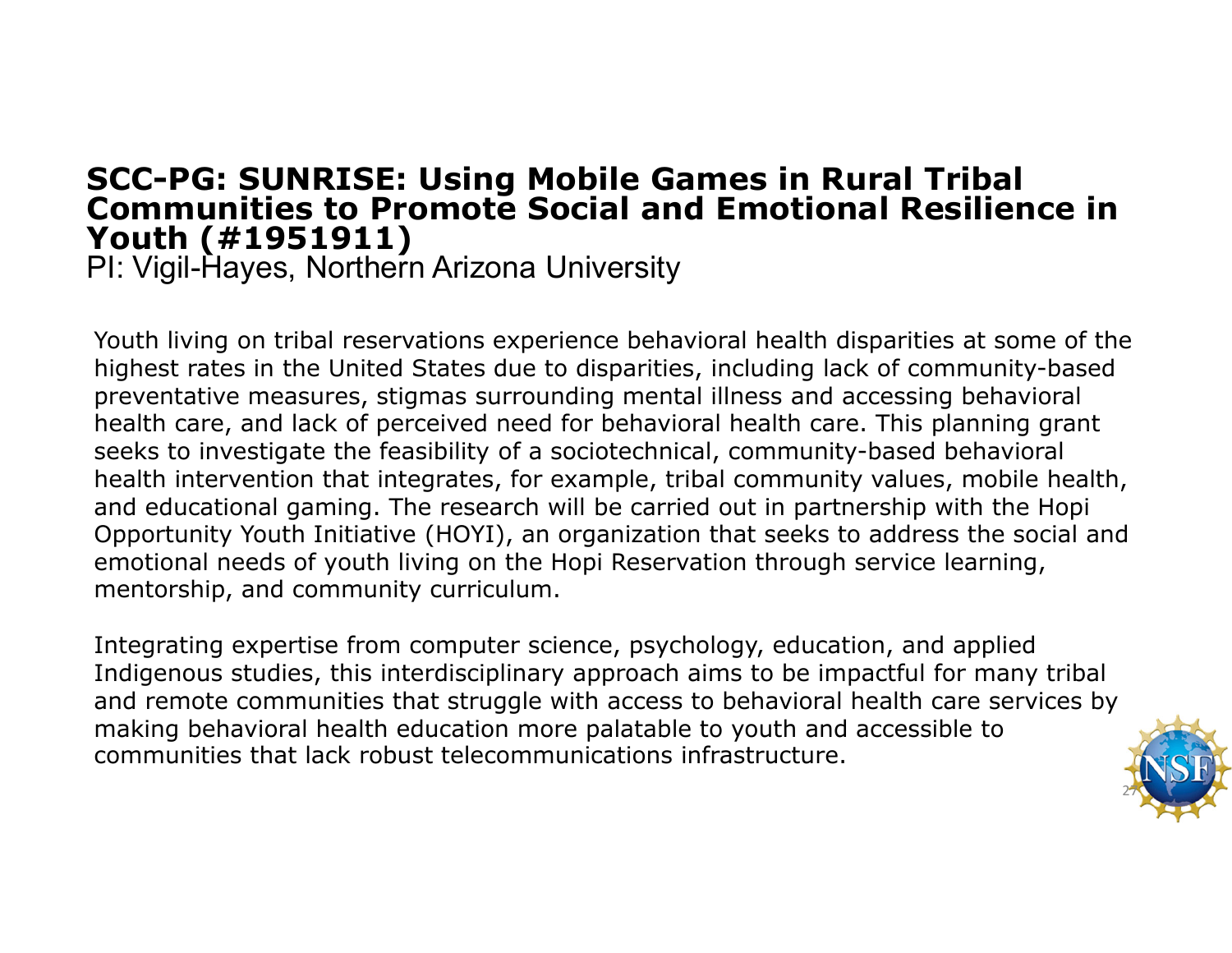## **S&CC Solicitation (21‐535): Due Date**

**Full Proposal Deadline**

February 24, 2021

\*Proposals due by 5 pm submitter's local time

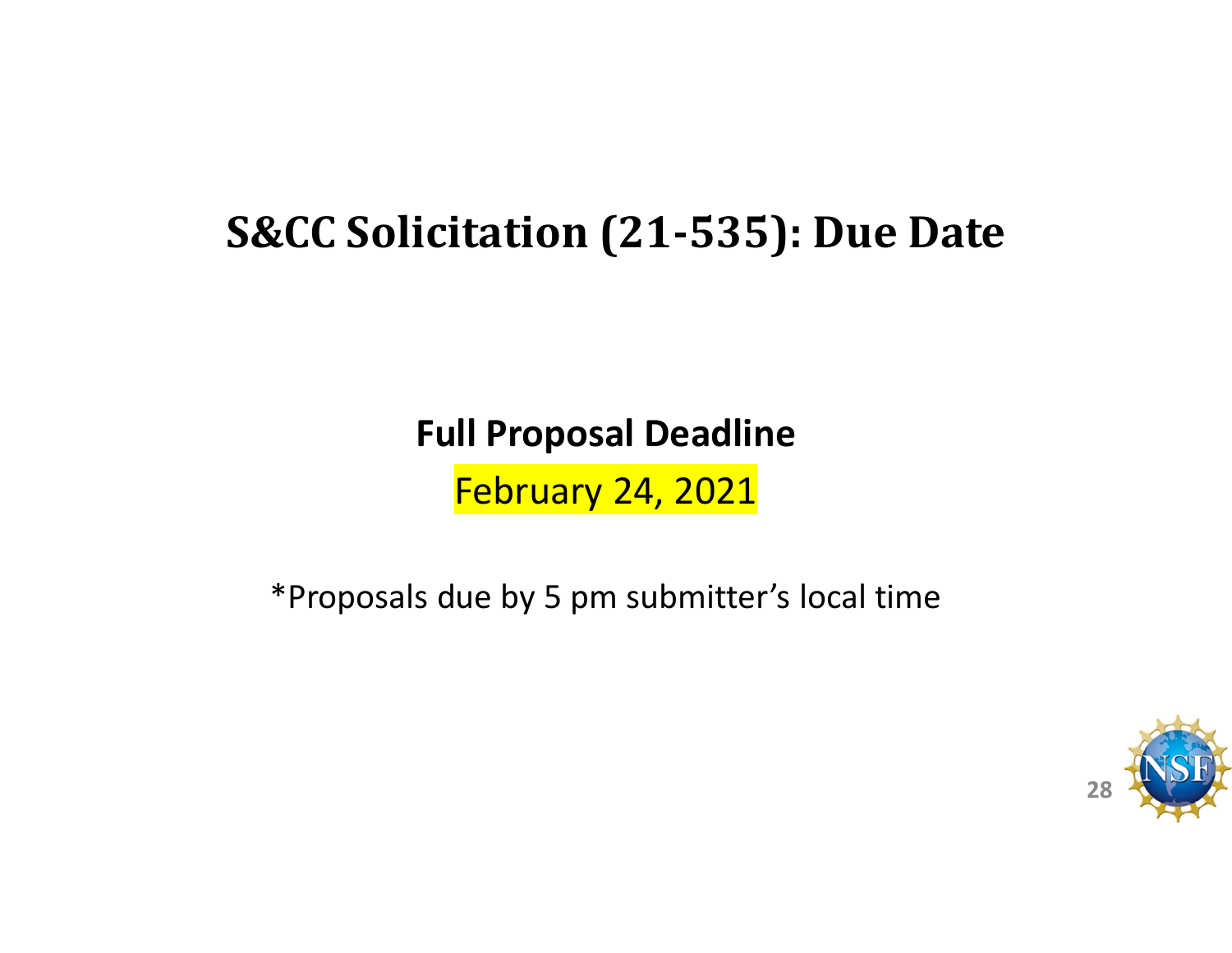# **Key Reminder**

- 1. Read the solicitation carefully (NSF 21-535) and visit www.nsf.gov/scc for more information on what has been funded in S&CC.
- 2. Focus on **socio‐technical research** along with <sup>a</sup> clear concept for piloting activities**.** Clearly identify the discoveries to be made!
- 3. Deep **community engagement** is critical**;** community should help to inform the research and activities and not solely be subjects of the research. Additionally, community members (a.k.a. people, not solely institutions) should receive clear impact from the proposed project.
- 4. Projects concepts/approaches should have aspects that are transferable to other communities, rather than solely point‐solutions.
- 5. Start early with proposal submissions, especially if you individuals or institution who has not previously submitted to NSF!
- 6. PIs are welcome to send 1‐2 page concepts to <sup>a</sup> relevant program officer. Highly encouraged for EHR-focused projects.

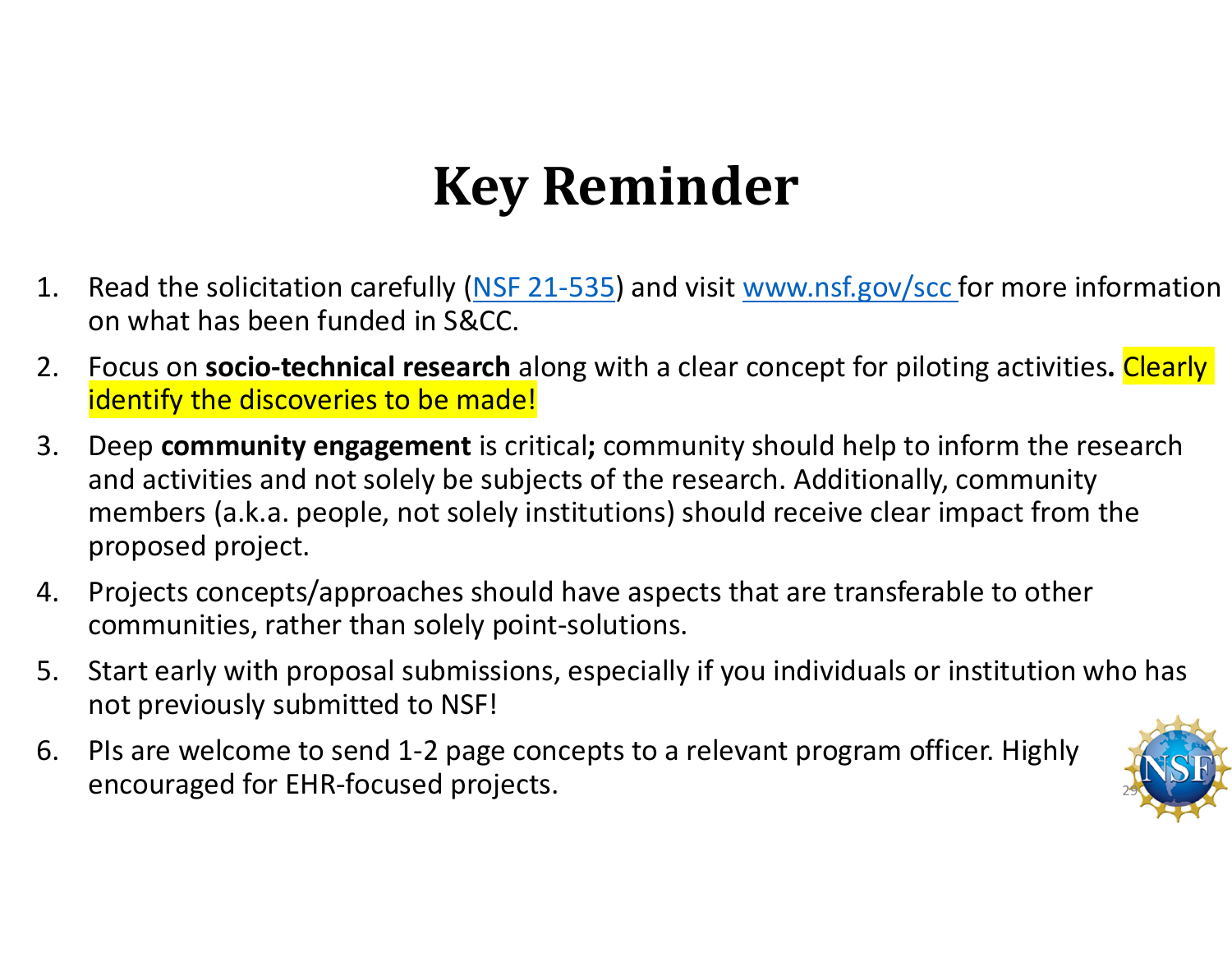#### **S&CC: Program Contacts**

| <b>Point of Contact</b>                             | <b>Email</b>     | <b>Telephone</b>    |
|-----------------------------------------------------|------------------|---------------------|
| David Corman, Program Director, CISE/CNS            | dcorman@nsf.gov  | (703) 292-8754      |
| Linda Bushnell, Program Director, CISE/CNS          | Ibushnel@nsf.gov | (703) 292-8950      |
| Sandip Roy, Program Director, CISE/CNS              | saroy@nsf.gov    | (703) 292-8950      |
| Michal Ziv-El, Associate Program Director, CISE/CNS | mzivel@nsf.gov   | (703) 292-4926      |
| Ellen L. McCallie, Program Director, EHR/DRL        | emccalli@nsf.gov | (703) 292-5115      |
| Wendy Nilsen, Program Director, CISE/IIS            | wnilsen@nsf.gov  | (703) 292-2568      |
| Sylvia Spengler, Program Director, CISE/IIS         | sspengle@nsf.gov | (703) 292-8930      |
| Sara Kiesler, Program Director, SBE/SES             | skiesler@nsf.gov | (703) 292-8643      |
| Yueyue Fan, Program Director, ENG/CMMI              | yfan@nsf.gov     | (703) 292-4453      |
| Walter G. Peacock, Program Director, ENG/CMMI       | wpeacock@nsf.gov | (703) 292-2634      |
| Radhakishan Baheti, Program Director, ENG/ECCS      | rbaheti@nsf.gov  | (703) 292-8339      |
| Anthony Kuh, Program Director, ENG/ECCS             | akuh@nsf.gov     | (703) 292-2210      |
| Aranya Chakrabortty, Program Director, ENG/ECCS     | achakrab@nsf.gov | (703)292-8360<br>30 |

 $\mathbf{r}$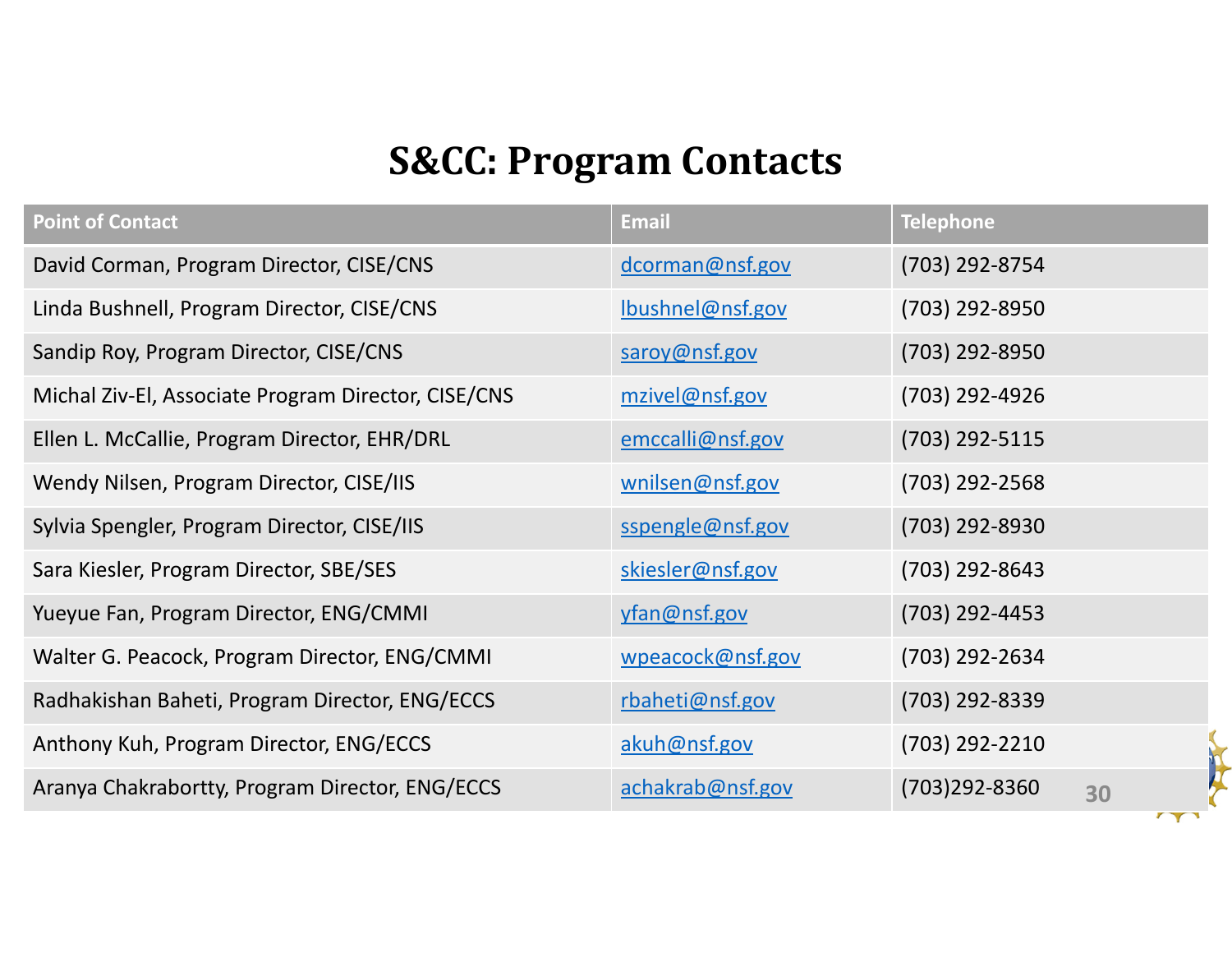#### How is <sup>a</sup> "community" defined and how many communities are required for partnership?

For the purposes of this solicitation, communities are defined as having geographically‐delineated boundaries—such as towns, cities, counties, neighborhoods, community districts, rural areas, and tribal regions consisting of various populations, with the structure and ability to engage in meaningful ways with proposed research activities.

Proposers must define the community and reflect how the community will engage in meaningful ways with the proposed activities.

Participation of at least one community is required. It is expected that this participation will be undertaken through collaboration with one or more community partners.



**31**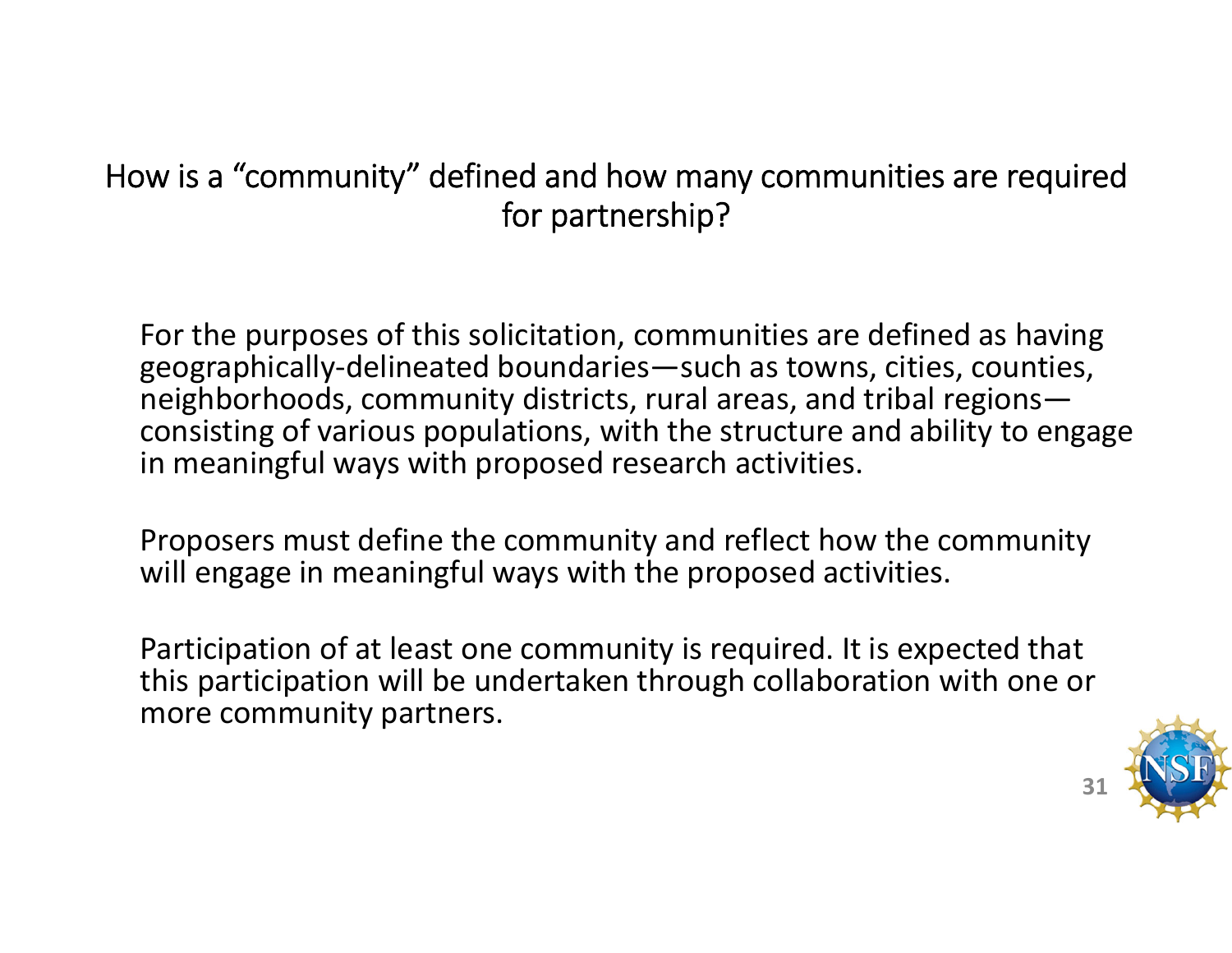#### What is <sup>a</sup> community stakeholder, and who might be <sup>a</sup> community stakeholder for my research?

Community stakeholders are those collaborators who are directly linked to the community.

As described in the solicitation, examples of community stakeholder organizations and anchor institutions may include some or all of the following: residents, neighborhood or community groups, nonprofit or philanthropic organizations, businesses; as well as municipal organizations such as libraries, museums, educational institutions, public works departments, and health and social services agencies.